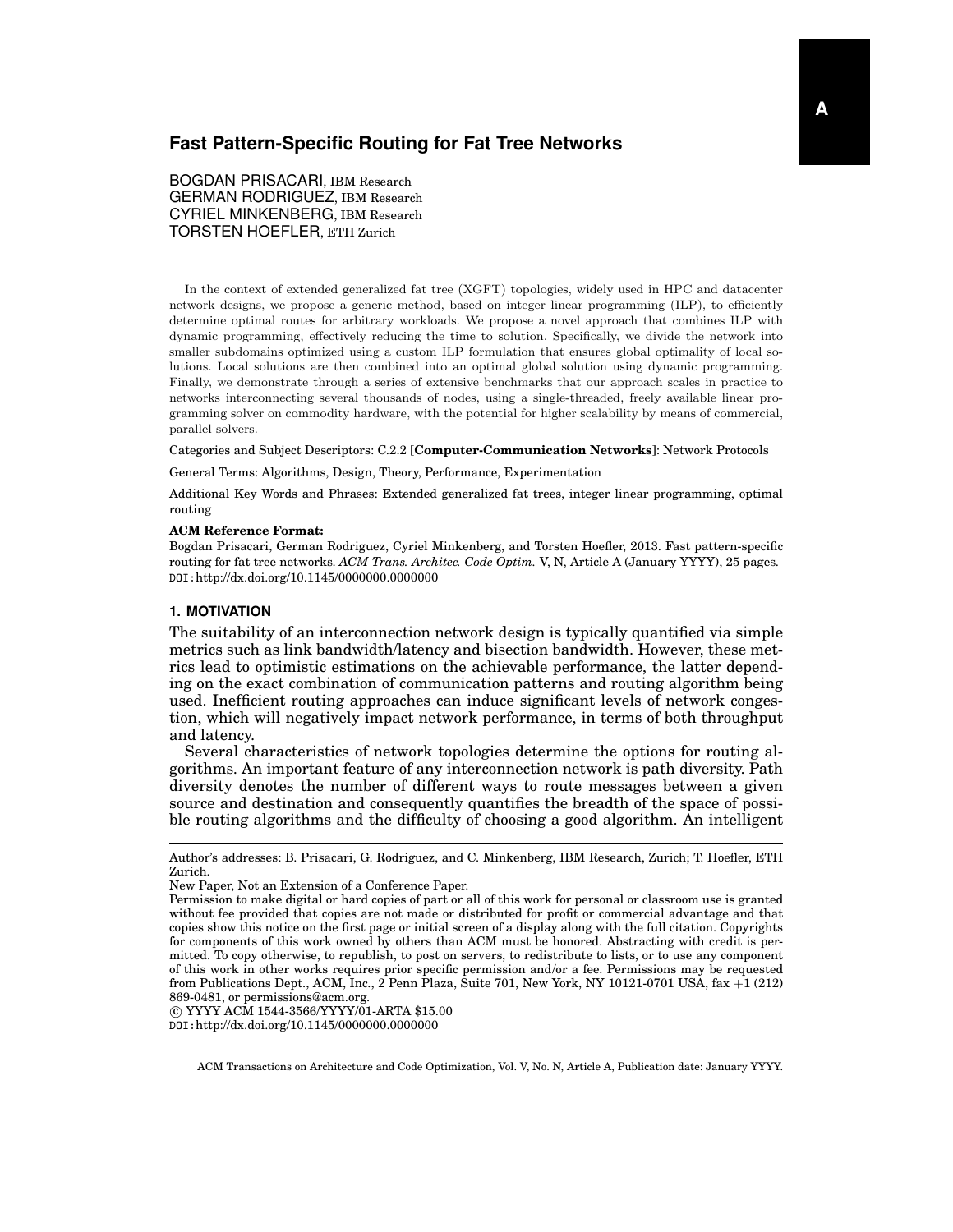choice of the path that each message will follow will have important benefits, e.g. load balancing and congestion reduction, and will translate to an increase in workload performance. On the other hand, a suboptimal choice can introduce artificial performance limitations that are neither inherent to the workloads being accommodated nor to the network itself.

Some of the most popular choices for the interconnection fabric of large scale systems are variants of the fat tree architecture: fat trees [Leiserson et al. 1992], kary n-trees [Petrini and Vanneschi 1997b] or generic extended generalized fat trees  $(XGFTs)$  [Öhring et al. 1995]. In the enterprise datacenter space, fat trees are the network architecture of choice [Al-Fares et al. 2008] whereas in the high performance computing (HPC) space they are by far the dominating topology employed in clusters using Infiniband technology, clusters which account for more than 40% of the systems in the latest Top 500 list [Bogdanski et al. 2010; Top 2013]. A few prominent examples of current HPC installations using fat tree interconnects are TACC Stampede [(TACC) 2011], LRZ SuperMUC , and Pangea , the world's fastest private supercomputer, which are ranked as numbers 6, 9 and 11 in the latest Top 500 list [Top 2013], respectively.

All fat tree architectures are characterized by an amount of path diversity that increases roughly linearly with the size of the network, making the route selection problem both very important and very challenging. Currently, there is—to the best of our knowledge—no general solution to the problem of determining optimal routes for arbitrary workloads running on arbitrary fat trees of reasonable size. In practice, approximate solutions obtained either heuristically or through dynamic or adaptive approaches, where the routing decision is dependent on the current state of the network, are used to approximate optimal behavior and performance. However, for certain workloads such approaches can prove to be insufficient.

This work was originally triggered by a very specific example, described in detail in [Prisacari et al. 2013]. There, we tackled the problem of optimizing the communication pattern of the *all-to-all exchange* collective operation, encountered in many parallel programming models, for XGFT networks with less then full bisection bandwidth. Having established a theoretically optimal way of performing such an all-to-all exchange, we found that optimizing a communication pattern for a specific network topology was not sufficient: although the workload and the network guaranteed optimal performance, none of the existing routing strategies were able to sustain it. In other words, the need arose for a practical and scalable method capable of finding optimal routes for a given communication pattern and a given (XGFT) topology. This work fills this gap, providing a solution for arbitrary communication patterns on arbitrary XGFT networks..

The core idea of our method is to perform offline a highly optimized search over all possible routing algorithms, using Integer Linear Programming (ILP). Although this is not a new idea, previous attempts have failed in applying it to real systems and concluded that the method is NP-complete and impractical for all but the smallest network sizes [Elmallah and Culberson 1994]. This paper present a set of key contributions that enable us to find optimal routes for networks interconnecting several thousands of nodes in a practically feasible amount of time (in the range of hours).

After an initial survey of related work already performed in the field (Section 2), we start by introducing a novel topological characterization of XGFT networks (Section 3) that will enable us to construct an efficient ILP formulation of the optimal routing assignment problem, for arbitrary workloads (Section 4). We proceed to explain how this solution can be effectively used in practice and present a set of experimental results that illustrate the benefits that using this approach can bring in a practical scenario (Section 5). Finally, we demonstrate (Section 6) by means of a set of extensive

ACM Transactions on Architecture and Code Optimization, Vol. V, No. N, Article A, Publication date: January YYYY.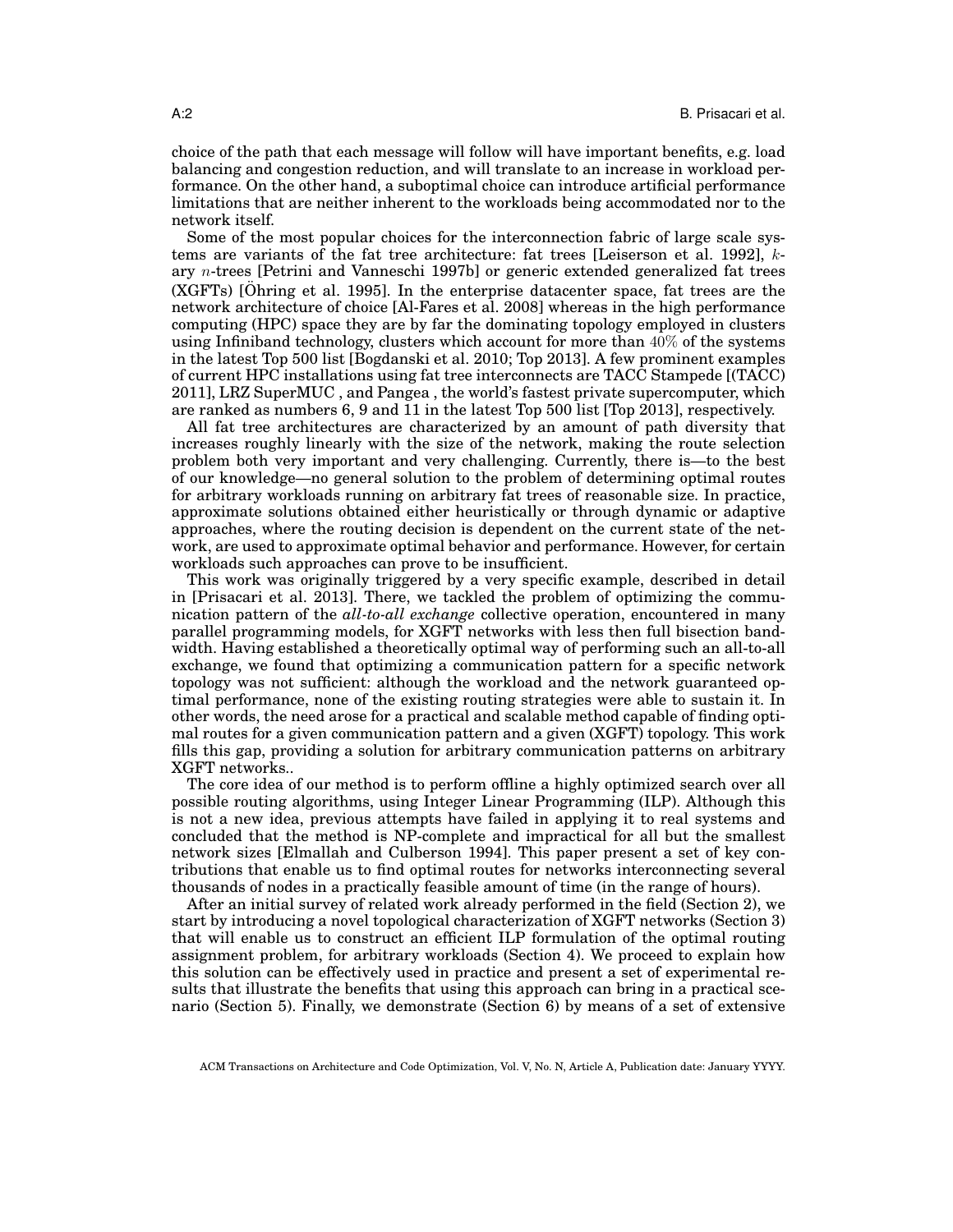Fast Pattern-Specific Routing for Fat Tree Networks **A:3** A:3

benchmarks that our approach is able to generate optimal routing assignments using only commodity hardware and an open source, free, single-threaded linear programming solver, in a reasonable amount of time, for networks interconnecting thousands of nodes. Thus, although a polynomial time-to-solution is not guaranteed, we show that through a series of acceleration strategies (introduced in Section 4) our approach reduces the completion time to very manageable values (e.g., in the order of one hour for a network interconnecting a thousand nodes), making, to the best of our knowledge, the current work the first to achieve rendering an ILP-based optimal routing assignment generation approach practical for arbitrary communication patterns in production systems.

## **2. PREVIOUS WORK ON LINEAR PROGRAMMING DRIVEN ROUTE OPTIMIZATION**

Finding an optimal routing for a specific communication matrix and network topology is equivalent to the well-known maximum flow problem, or its generalization, the multi-commodity flow problem [Srinivasan 1997; Leighton et al. 1991]. For the general problem, considering any directed graph, and allowing for *fractional* flows, nonintegral linear programming formulations exist that are solvable in polynomial time. However, for integer flows the problem is NP-complete [Even et al. 1976].

Several works exist that do not seek to obtain the optimum integer solution but rather use the fractional solution as a basis for close-to-optimal routes and then provide upper bounds on the expected difference to an actual optimal solution. Racke [Raecke 2002], for example, showed that it is possible to find an *oblivious* routing for any symmetric network (undirected and with equal capacities in both directions), such that any traffic pattern would only experience a maximum of a poly-logarithmic increment in contention with respect to the optimum for that specific traffic pattern. Azar [Azar et al. 2003] later corrected the bound to  $O(N^{0.5})$ , with N being the number of communicating nodes, and developed a linear programming formulation that can be solved with the Ellipsoid algorithm to obtain a solution in polynomial time. The proposed LP formulation, however, grows exponentially [Applegate and Cohen 2003] with respect to the network size. Applegate [Applegate and Cohen 2003] later provided an LP formulation that is polynomial in size with respect to the network size. Building on Räcke's and Azar's work, Applegate further showed that a robust routing can be obtained with little knowledge of the traffic demands. For the sample Internet Server Provider (backbone) networks studied, optimizing the oblivious case (where all sourcedestination pairs are considered with equal probability) was shown to be significantly more robust than optimizing for specific traffic patterns.

A more recent work [Kinsy et al. 2009] takes an additional step towards the integral max-flow problem by using a Mixed Integer LP formulation to find a set of routes for *unsplittable* flows, i.e., flows that cannot be separated across different paths. However, the solution is still not completely integral, as the flows, although unsplittable, may still be fractional. Furthermore, the author himself states that even this partial integer optimization is only feasible from a practical point of view for "problems of small size".

However, none of these works solve the actual integral max-flow problem. It might be argued that the fractional solution can be made to approximate the integral solution by using a combination of segmentation (breaking the message into smaller pieces) and *dynamic* (sprayed) routing when the messages are large enough to be subdivided into a sufficient number of smaller units. However, such a solution will still only be an approximation of the optimal routing and it will require additional hardware support (such as larger routing tables and re-sequencing queues) and introduce new problems (such as out of order arrivals and segmentation overheads). Furthermore, when a *contention-free* routing solution exists for a certain topology and traffic pattern, an approximate routing solution that has even a single unnecessary conflict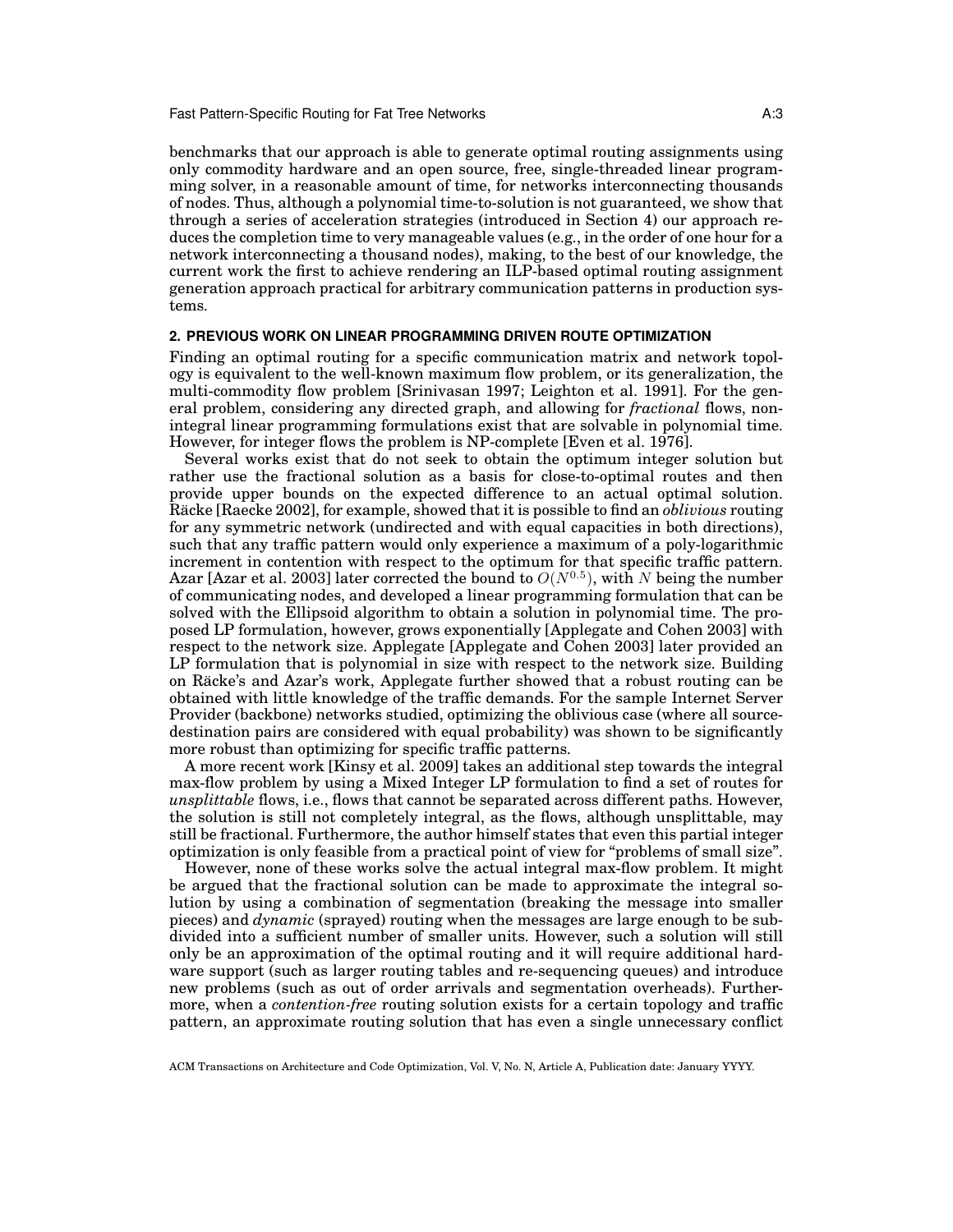will incur a noticeable performance degradation with respect to the optimum, as the communications competing for the same link will share the bandwidth of that link [Rodriguez et al. 2009a; Rodriguez et al. 2008]. These contention-caused delays will propagate throughout the entire execution, because subsequent transfers, especially in HPC applications, may depend—directly or through a chain of dependencies—on a given delayed transfer. This causes increased jitter, a well-known cause of severe performance degradation [Petrini et al. 2003; Hoefler et al. 2009].

Other works do attempt to solve the ILP problem, but they generally conclude that the approach is not feasible for practical network sizes. A notable work that falls in this category and provides an ILP formulation specifically for multi-stage networks is due to Elmallah [Elmallah and Culberson 1994]. The paper shows that, although a polynomial-time algorithm can be found for multi-stage networks having up to three levels, the problem is NP-complete for networks with more than three levels. Hence, no attempts were made to find ways of making the optimization process practically feasible.

Other works have steered away from the NP-complete integer linear programming and have concentrated on trying to find optimal routes with polynomial-time algorithms for specific networks and/or traffic patterns. For example, in the context of Clos networks there exist optimal simple routing algorithms when very specific conditions are met [Jajszczyk 2003]. However, no such results have been obtained for extended generalized fat trees.

The method we propose is radically different from previous approaches in that:

- the optimum is computed outside of the linear optimization process and the optimality is embedded in the feasibility conditions (LP constraints), such that the ILP solver serves only as a feasible solution identifier as all feasible solutions are optimal;
- the optimal routes are not computed for the entire network at once; instead, the problem is split up into smaller sub-problems that can be solved efficiently using ILP, and the optimal local solutions are subsequently combined using dynamic programming into an optimal global solution.

Finally, this is to our knowledge the first work presenting a method to solve the integral optimal routing problem for arbitrary workloads that can claim practically feasible completion times for XGFT networks with thousands of nodes and up to 6 levels.

#### **3. EXTENDED GENERALIZED FAT TREES**

As we have shown in the motivation section, fat trees are one of the most popular indirect network topologies used in the design of current HPC systems as well as datacenter networks.

The fat tree family encompasses a broad class of different interconnection layouts which can all be described as multi-stage tree-like topologies where the bandwidth of the links may increase towards the root of the tree.

An *ideal fat tree* is a k-ary tree interconnection network where the bandwidth of each link towards the root increases in powers of k. The CM-5 [Leiserson et al. 1992] was the first machine to implement a variant of the ideal fat tree network. More generically, a *full-bisection bandwidth* fat tree is a tree interconnection network in which every link can always accommodate the aggregate capacity of the sub-tree connected to that link. Such fat tree networks are not realizable for large clusters, as the bandwidth needs to increase exponentially at each layer towards the root, which would require switches with either exponentially increasing number of ports or exponentially increasing bandwidth per link.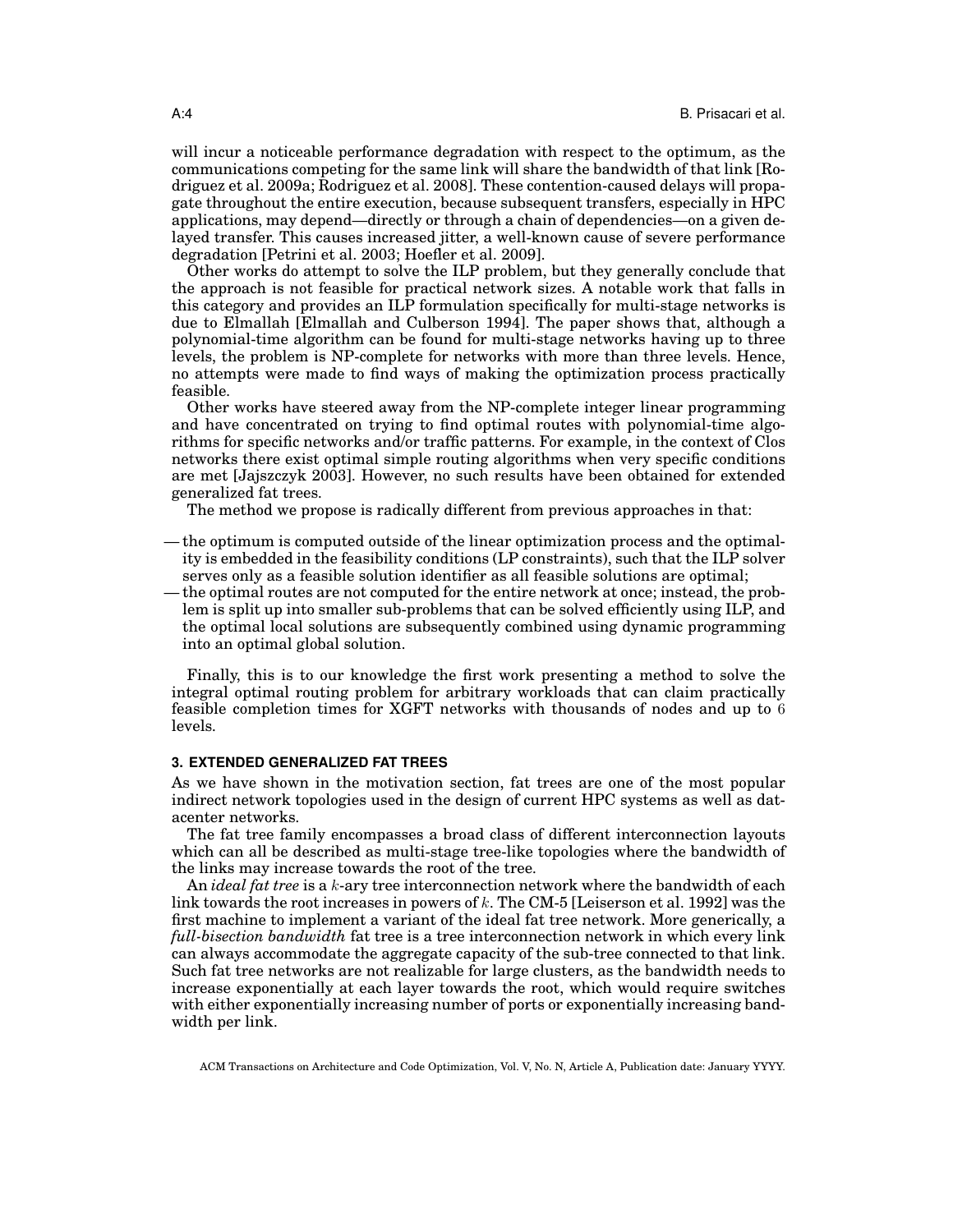Fast Pattern-Specific Routing for Fat Tree Networks **A:5** A:5

However, it is possible to construct a tree-like network that exhibits an equivalent full bisection bandwidth property and uses fixed-capacity switches, i.e., does not require increasing either the number of ports per switch or the port bandwidth [Petrini and Vanneschi 1997b; 1997a].

Furthermore, it is possible to construct networks in which the bandwidth towards the root can be tuned to almost arbitrary values, from the full-bisection bandwidth of ideal fat trees to reduced bandwidth realizations that have a correspondingly reduced cost. These are called *Extended Generalized Fat Trees* or *XGFTs*. Ohring et al. [Ohring et al. 1995] provide a generic framework for compactly describing arbitrary XGFT topologies. In this framework, an XGFT network is completely described by two values for each tree layer, namely an M value, describing the number of direct descendants of a node at a specific layer, and a W value, describing the number of direct ancestors of a node at a specific layer. As such, the network is completely described by a set of parameters of the form  $XGFT(H : M_1, ..., M_H; W_1, ..., W_H)$ , where the parameter H corresponds to the number of switch layers of the tree. An  $XGFT(H : M_1, ..., M_H; W_1, ..., W_H)$ is conceptually equivalent to a standard fat tree with downward branching factors  $(M_1, ..., M_H)$  and upward bandwidths available to every conceptually equivalent fat tree node at every layer equal to  $(W_1, W_1 \cdot W_2, ..., W_1 \cdot ... \cdot W_H)$ .

### **3.1. A new XGFT representation**

First, we introduce an alternative way of describing the XGFT topology that will enable an easier formulation and understanding of the routing optimization approach in Section 4. Instead of viewing the XGFT as before as a single, monolithic network layout, we dissociate it into two complementary aspects:

- On the one hand an XGFT is meant to conceptually mirror a regular tree where every node has a single ancestor, with the exception of the unique root, which has no ancestor.
- On the other hand, an XGFT is meant to provide a practical way of ensuring increasing bandwidth towards the root using (relatively) small radix switches. As the number of ports per switch is limited, the large fat-tree-specific bandwidth that is required of upper layer switch-to-switch connections cannot be achieved via a multitude of links. The XGFT design solves this problem by replacing the conceptual exponential-radix fat-tree switch with an exponential (towards the root) multitude of constant-radix switches. We will show that this separation of the conceptual switches can be described by a second tree that is regular but *inverted* (the root layer of this second tree corresponds to the leaf layer of the XGFT).

In the remainder of this section we will show how these two aspects are completely described by a single regular tree each, and how the XGFT itself can be described via this dual view.

Given an  $XGFT(H : M_1, ..., M_H; W_1, ..., W_H)$  as described above, we consider two simple trees  $MT(H : M_1, ..., M_H)$  and  $WT(H : W_H, ..., W_1)$ , each with the same number of layers  $H + 1$  as the original XGFT. For the former, we number the layers starting with 0 from the leaf layer in increments of 1 (Figure 1b), whereas for the latter we number the layers starting with 0 from the root layer also in increments of 1 (Figure 1c). The parameters  $M_l$  of MT represent the number of descendants of each MT node on layer l, whereas the parameters  $W_l$  of WT represent the number of descendants of each WT node on layer  $l - 1$ .

The bijective correspondence between the standard XGFT characterization and this new dual characterization is the following. A layer  $l$  node in the XGFT is equivalent to a pair of nodes, one at layer l of MT and one at layer l of WT. The MT node is reached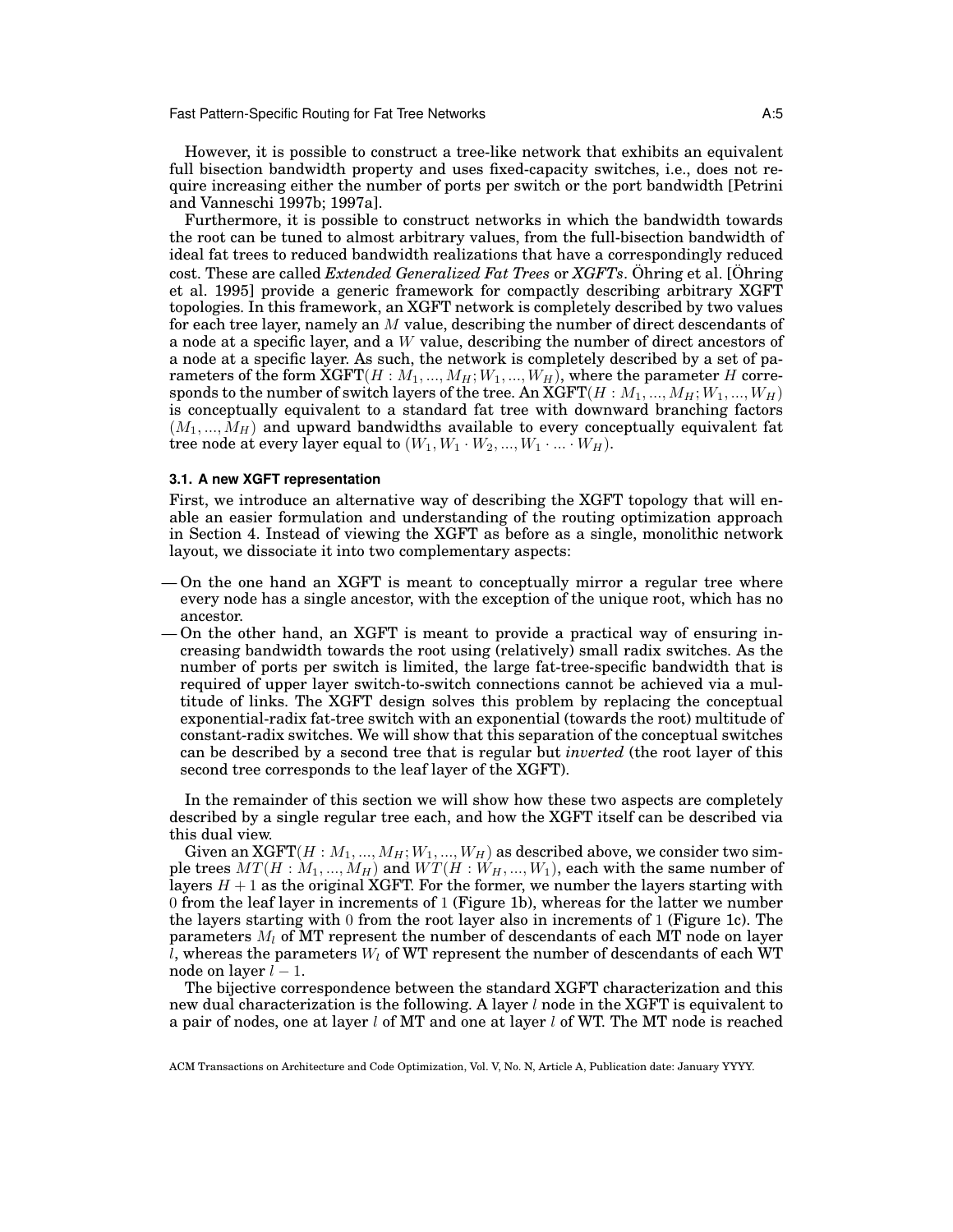

Fig. 1. Standard (Figure a) and dual (Figures b and c) representation for a 3-layer network: XGFT(3:4,3,2;1,4,3). The dual representation is composed of two simple trees, the MT tree (Figure b) and the WT tree (Figure c). The layers of the WT tree are numbered in the reverse order of that of the XGFT and MT tree. The MT tree captures the scalability properties of the fat tree that the XGFT is conceptually modeling, i.e., it captures the downward branching factors of the fat tree, with no information on the bandwidth available at each layer. The WT tree expresses how many links each node has available to the next layer (in numbering order), which equals the number of upward links for a given node in the original XGFT. Every XGFT node on layer  $l, n^l$ , corresponds to a unique pair of nodes, one in the MT tree and one in the WT tree,<br>also at layer  $l$  in their corresponding trees:  $(mt^l, wt^l)$ . The filled nodes exemplify such a correspondence. T figures also show an example path between a source-destination pair as they are reflected by both representations. The upward path is shown in a continuous line (in blue), whereas the downward path is shown dashed (in red). In the MT tree, the path between a fixed source and destination is unique. In the WT tree, the upward path and the downward path are identical, but any path connecting the root to any node on the layer where the downward path begins is a valid one.

from the unique root of the MT tree by choosing the same links moving towards lower index layers as the links that need to be chosen to reach the XGFT node when starting on any root ancestor of that node. Similarly, the WT node is reached from the unique root of the WT tree by choosing the same links moving towards higher index layers as the links that need to be chosen to reach the XGFT node when starting on any leaf descendant of that node.

Similarly to how every XGFT node on layer  $l$  is assigned a set of identifying coordinates  $(l:m_H,...,m_{l+1},w_l,...,w_1),$  with  $0\leq w_i < W_i$  and  $0\leq m_i < M_i,$  we assign to every node on layer  $l$  in the trees MT and WT a set of coordinates  $(l : m_H', ..., m_{l+1}')$ and  $(l : w'_1, ..., w'_l)$  respectively, by simply making a list of the branching choices required starting on the root of the tree to get to the node in question. Then formally, the pair of (MT,WT) nodes corresponding to an XGFT node with coordinates  $(l : m_H, ..., m_{l+1}, w_l, ..., w_1)$  are the nodes with coordinates  $(l : m_H, ..., m_{l+1})$  and  $(l:w_1,...,w_l)$  in their respective MT and WT trees.

Figure 1 illustrates the correspondence via the nodes that are filled. The layer 2 XGFT node that is filled corresponds to two filled nodes in the dual representation. To reach the XGFT node starting from the root layer, one would choose the rightmost link of any ancestor root, while to reach it starting from the leaf layer, one would choose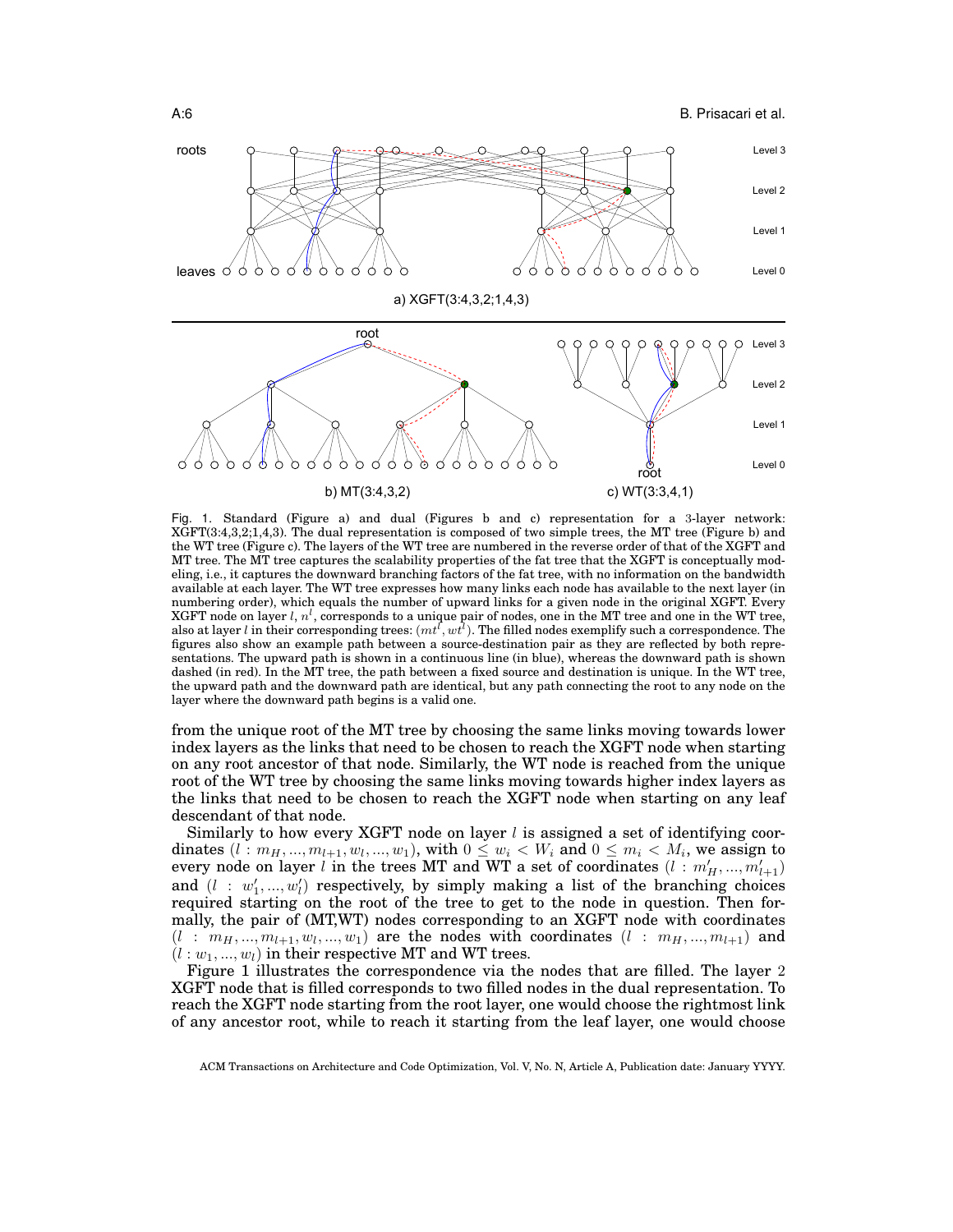Fast Pattern-Specific Routing for Fat Tree Networks **A:7** A:7

first the only link available, then the second rightmost link. This choice is unique and allows the determination of the MT and WT corresponding nodes.

A link in the XGFT is represented in the dual representation via a pair of links, one belonging to MT and one belonging to WT, which are the exact links that connect the pairs of MT and WT nodes that form the dual representations of the end points of the original link in the XGFT.

Since the bijection applies to links as well as nodes, it also applies to the paths taken by messages in the XGFT. Routing can thus be seen as a synchronized movement in the two trees of the dual representation, between the MT components of the source and destination on one hand and between the WT components of the source and destination on the other. An example path in both representations is shown in Figure 1, with the upward portion of the path being shown as a continuous blue line and the downward portion as a dashed red line.

The dual representation clearly exposes the XGFT routing-related properties. Specifically, whereas in the MT tree there exists a unique route between any given source and destination, routing in the WT tree is equivalent to starting from the root, descending into the tree for a number of layers, then returning to the root. Thus, it is obvious that when moving away from the root of WT (equivalent to moving "up" in the XGFT), the number of possible ways we have to descend into the WT tree is equal to  $W_1 \cdot W_2 \cdot ... \cdot W_l$ , where l is the maximum descent layer, while when moving back towards WT's root (equivalent to moving "down" in the XGFT), there are no choices to be made, i.e., the path is completely determined by the choices made while descending. This property of the downward path completely being determined by the upward path is one of multiple intrinsic properties of XGFT routing which become immediately obvious in the dual representation, but are not exposed explicitly by the standard characterization.

Another example of such a property, which we will use in our approach and which, with the standard XGFT model, can require significant effort to prove [Ding et al. 2006] while being obvious in the dual representation, is the following. If during the upward part of an up-down path, on a node on layer  $l$ , the choice was made to route on the upwards link  $w_l$ , then on the downward path the message will enter the node on layer l on link  $w_l$  as well. In the dual representation, because the upward link choice is determined solely by the WT tree trajectory, and because in that tree we are taking the same path first moving away from the root and then in reverse, it is immediate that the same links will be used.

Summarizing, we have the following properties:

PROPERTY 3.1. *In an XGFT, given a message that moves from its source upwards into the tree up to layer* l *then descends to its destination, the total number of available* paths that message can choose equals  $W_1 \cdot W_2 \cdot ... \cdot W_l$ .

PROPERTY 3.2. *In an XGFT, given a message that moves from its source upwards into the tree up to layer* l *then descends to its destination, the message having already performed the upward portion of its path, then the downward path of the message is unique (i.e., completely determined).*

PROPERTY 3.3. *In an XGFT, given a message from a source leaf node to a destination leaf node, the message having advanced from layer*  $l$  to layer  $l + 1$  *using the* w-th *upwards link from the node it was on at layer* l*, then on its downward path, the message will descend from layer* l+ 1 *to layer* l *using, in reverse direction, the* w*-th upwards link on the node it will reach on layer* l*.*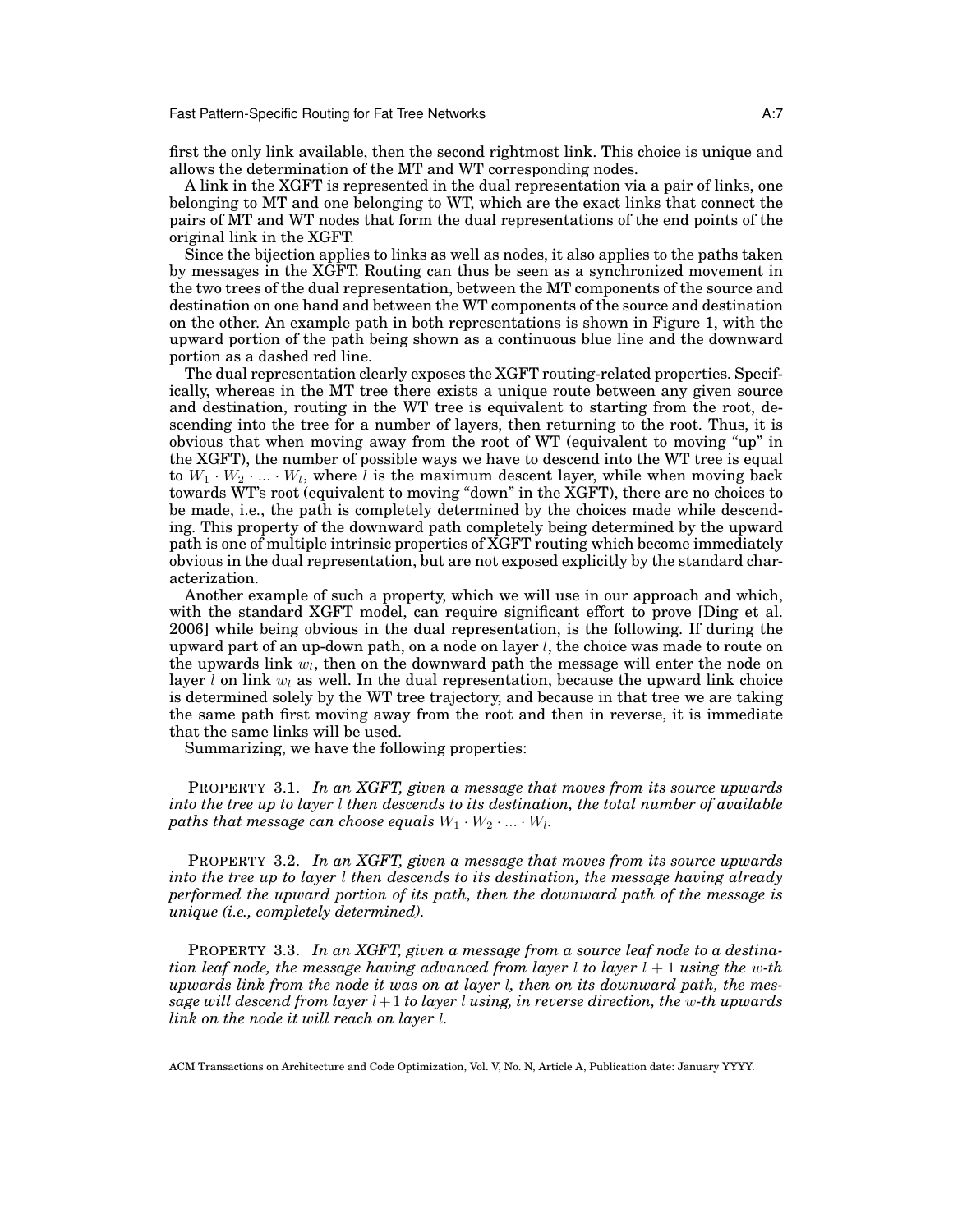### **4. LINEAR PROGRAMMING OPTIMIZED ROUTING**

The exact problem we are solving is the following. We are considering a fixed communication load that needs to be delivered using the network as a medium. In the most general case, this means that every source node  $S$  needs to send a message to every destination in a set (with repetition)  $D<sub>S</sub>$ . The set  $D<sub>S</sub>$  can be empty or can contain the same destination multiple times, the latter case corresponding to the situation where source S sends multiple messages to a given destination.

Messages traveling through the network can use a variety of paths. Given an assignment of a single path to each message in a workload, we define the contention level induced by the workload on an arbitrary link as the total number of assigned paths that contain that link. The problem we aim to solve is finding a path-to-message assignment that ensures that the maximum contention level across all links in the network is minimized.

This is a problem that has relevance regardless of the network type. However, for arbitrary workloads and arbitrary networks, finding such an optimum assignment is typically not possible via a heuristic approach, making it typically necessary to perform an exhaustive search of the assignment space, which is large enough to make such an approach impractical. Furthermore, even for specific classes of networks but arbitrary workloads, exhaustive search might ultimately still be necessary to obtain an optimal solution.

Nonetheless, in the latter case, an optimized exhaustive search that takes advantage of the structure of the network has potential to yield a solution in a practical time.

In the remainder of this section, we will present an approach to achieve just that in the case of arbitrary XGFT networks. We will use an integer linear programming solver as the means to perform the search (thus benefiting from the large amount of optimizations done in this field) and provide it with a specification of the routing problem that ensures rapid convergence.

#### **4.1. Layer-by-layer route optimization**

The main problem in performing an exhaustive search on the path-to-message assignment space is that the space in question is extremely large. Indeed, given a workload composed of N messages and a path diversity for any given source-destination pair of P, then the total number of possible assignments is  $P^{\bar{N}}$ .

In an XGFT with the specification  $XGFT(H : M_1, ..., M_H; W_1, ..., W_H)$ , we have that  $P_l = W_1 \cdot ... \cdot W_l$  for messages needing to go up in the tree up to layer l before descending back to the destination. As an example, in a small 1024-node XGFT  $(XGFT(4: 16, 8, 4, 2; 1, 16, 8, 4))$  where every node needs to send a single message to another node across the root (which is a case that is typical in practice, for example in many of the phases of an all-to-all exchange), the size of the search space is  $512^{1024} \approx 10^{2700}$ .

For this reason, our approach divides the network into smaller optimization domains and propagates solutions from one domain to the next, by using a dynamic programming approach. This reduces the assignment space that needs to be explored, which in turn reduces search time. However, to allow the method to work correctly, as with any dynamic programming approach, we must ensure that any solution that is found for a sub-domain and is propagated as a starting point for the next sub-domain is a partial solution of an optimum total solution.

In the case of the XGFT network, a natural way of partitioning the topology is on a per-layer basis. Specifically, messages will first be assigned routing decisions that allow them to move from layer  $0$  to layer 1 of the tree. Then, all messages that need to go up past layer 1 will be propagated in the network according to the previously chosen

ACM Transactions on Architecture and Code Optimization, Vol. V, No. N, Article A, Publication date: January YYYY.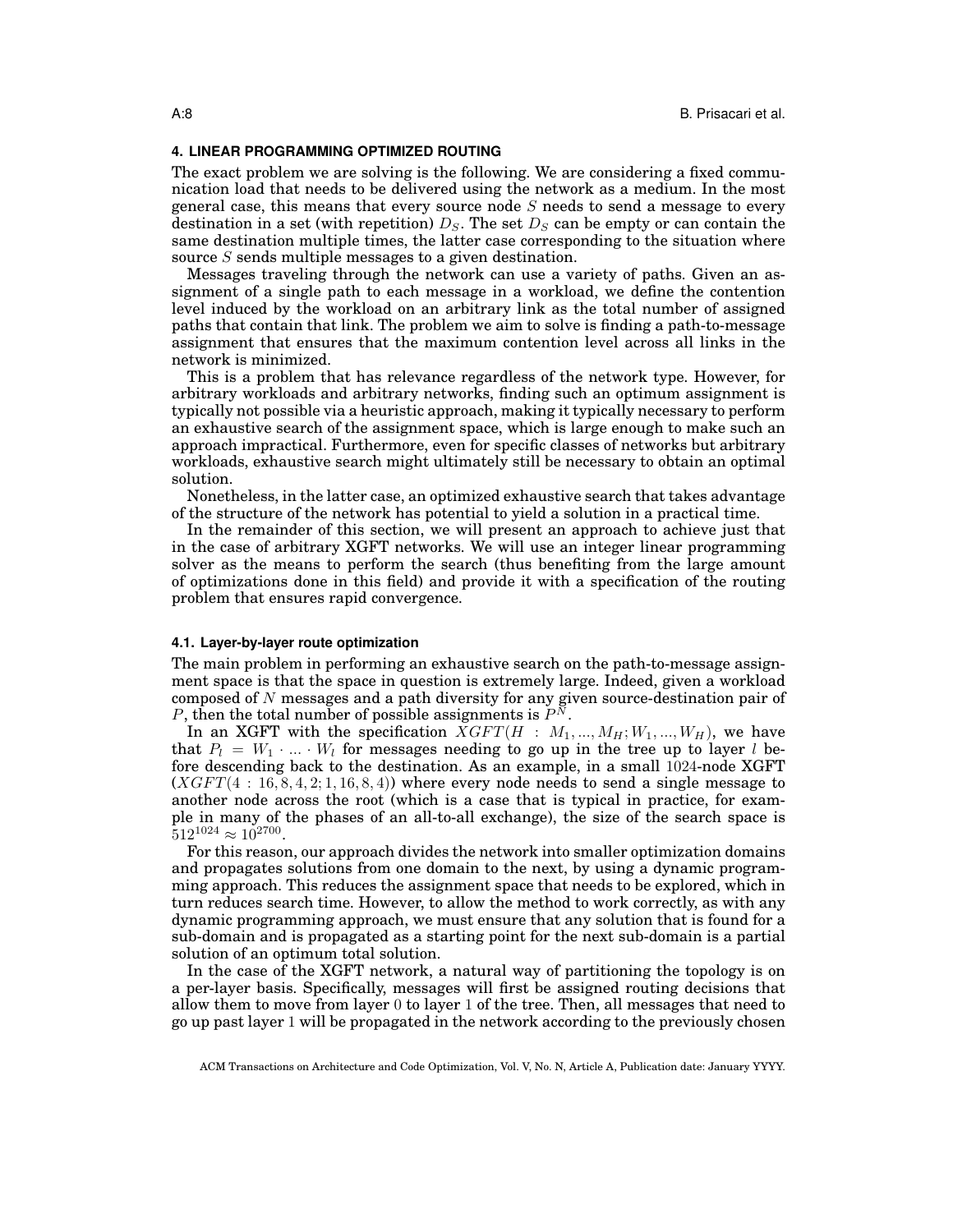assignment and a new assignment will be chosen that allows them to go from layer 1 to layer 2, and so on up to the root.

With such an approach, the total search space is reduced to a succession of perlayer search spaces each of a size of approximately  $W^N_{l+1},$  where  $N$  is the number of messages needing to go up past layer l and  $W_{l+1}$  is the XGFT W parameter at layer l. Going back to our previous example, this reduces the search space to a maximum size of  $16^{1024} \approx 10^{1200}$ , significantly smaller than for the original approach. The difficulty, once more, lies in ensuring the global optimality of the union of sub-solutions.

#### **4.2. Single-layer problem formulation**

The problem we want to solve is the following. Given a workload as described above, a layer  $l$  of the XGFT and a set of routing assignments for the messages in the workload for layers 0 through  $l - 1$ , we want to generate a set of routing assignments for layer l.

The first thing to notice is that we can use the lower layer routing assignments to generate a "position" in the network for every message reaching layer  $l$ . Thus, every node at layer  $l$  will be assigned a set of messages, some of which need to be routed downwards, others routed upwards. Property 3.2 ensures that messages that are routed downwards have their entire path already decided. Therefore, routing assignments need only be generated for messages routed upwards.

The output of our algorithm must thus be, for every message that is to be routed upwards of layer l, a choice among the  $W_{l+1}$  upward links available to that message on the node it is on. This choice needs to:

- (1) fulfill a local optimality criterion for the links going upwards at the current layer;
- (2) ensure that the locally optimal solution is part of a globally optimal solution;
- (3) since the choices made going upwards also permanently determine the downward path and since we know what links those messages will use going down, at the same layer (according to Properties 3.2 and 3.3) the current choice must also ensure Properties 1 and 2 for the downward path.

The latter property actually requires that two optimization criteria be pursued simultaneously (one for messages on their upward path and the other for the same messages on their downward path) and this is actually what makes the optimization process very difficult to achieve by other means than an exhaustive search.

#### **4.3. Upward local optimality criterion**

Given a set of n messages present on a given node of the tree at layer l that need to move to layer  $l + 1$  and given  $W_{l+1}$  choices in terms of links those messages can move on, the minimum achievable contention level across the links is clearly  $\lceil n/W_{l+1} \rceil$ . To ensure not only a minimum maximum contention level across links but also a complete load balancing of traffic, we also need to impose a lower limit on the number of messages routed on any given link of  $\vert n/W_{l+1}\vert$ . To understand why this is necessary, let us take the example of  $n = 7$  messages needing to be distributed across  $W = 3$  links. The minimum achievable contention level across the links is  $\lfloor n/W \rfloor = 3$ . However, without the strict load balancing lower limit, one acceptable assignment would be 3, 3, 1, that is, having two links assigned 3 messages each and the third link assigned a single message. This would cause the third link to receive much fewer messages than the others. A more balanced assignment would be 3, 2, 2. In general, a perfect load balancing of messages across links is ensured by any assignment where the difference (in number of messages assigned) between the lowest utilized link and the highest utilized link is at most 1 message. The lower bound mentioned above guarantees this property. En-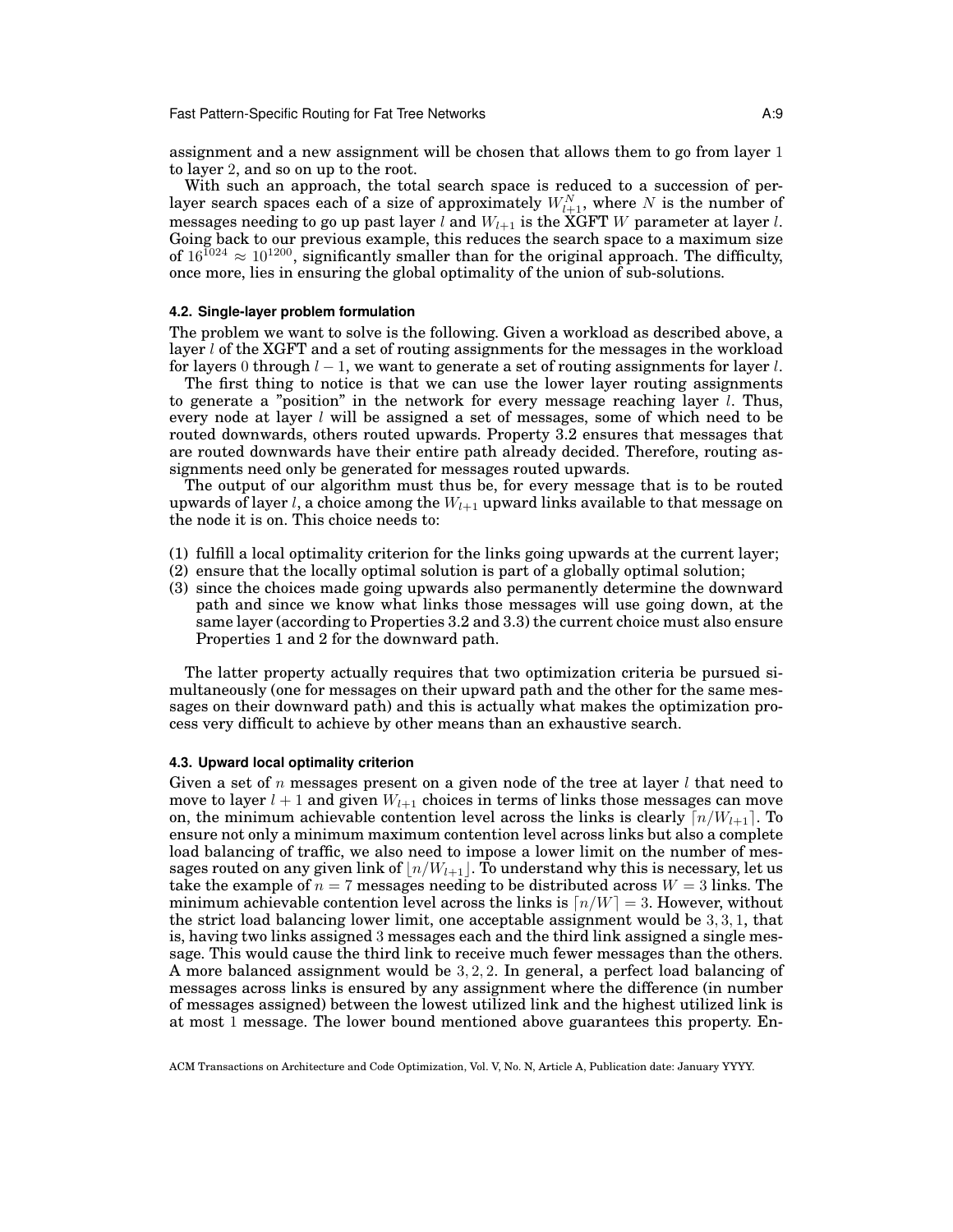

Fig. 2. Example of two route assignments for an  $XGFT(2: 2, 2, 3, 3)$  network and a workload consisting of 4 messages, shown as red dots in Figure a) and as green dots in Figure b), sent from every leaf node source to leaf node destinations across the root. Both assignments are optimal for the lowest layer of links, however the assignment in Figure a) is non-optimal for the second layer (the leftmost second layer node for example has 4 messages to distribute among 3 links) while the assignment in Figure b) is optimal.

forcing it is done however at the expense of reducing the density of feasible solutions in the search space. This is the only local optimality criterion.

## **4.4. Global optimality preserving criteria**

First, let us illustrate through an example why the local optimality conditions are insufficient, in that a locally optimal partial solution to the route assignment problem can prove to not constitute a part of a globally optimal solution. Let's take the  $XGFT(2: 2, 2, 3, 3)$  illustrated in Figure 2 and let's assume a workload where every leaf node needs to send 4 messages across the root. The locally optimal upper bound for the number of messages that cross each upwards link at layer 0 is  $\lceil n/W_1 \rceil$  which, given that  $n = 4$  and  $W_1 = 3$  is 2. One solution (illustrated in Figure 2a) that is locally optimal at layer  $0$  is to assign, on every node,  $2$  of the  $4$  messages to link  $0$  and  $1$ message to each of the other two upward links. Propagating the messages to layer 1, this would lead to 4 of the 6 layer 1 nodes receiving 2 messages while the remaining 2 nodes at that layer would receive 4 messages each. Given that the number of upward links at layer 1 is  $W_2 = 3$ , this leads to a contention level of at least 2 (the latter two nodes have to distribute 4 messages across 3 links). However, there exists a different, optimal route assignment (illustrated in Figure 2b) that induces a contention level on layer 1 upward links of only 1 (this can be achieved for example by having leaf node i, where nodes are numbered consecutively from left to right, assign 2 messages to upward link i mod  $W_1$  and 1 message to each of the remaining 2 upwards links). We have thus shown that the local optimality criterion is insufficient.

Let us now derive in the general case the optimality preserving criteria for the global solution. Given two messages at layer  $l$ , on different XGFT nodes, four conditions need to be fulfilled in order for those two messages to contend for a link at layer  $l + \lambda$ :

- (1) the messages need to start their downstream portion of the path at a layer strictly larger than  $l + \lambda$
- (2) the messages need to eventually propagate to the same node in the MT tree at layer  $l + \lambda$ , which is equivalent to them being on layer l nodes in the MT tree that have a common ancestor at layer  $l + \lambda$
- (3) the messages need to eventually propagate on the same node in the WT tree at layer  $l + \lambda$ , which is equivalent to them being on the same layer l node in the WT tree and them picking exactly the same w-s at layers l through  $l + \lambda - 1$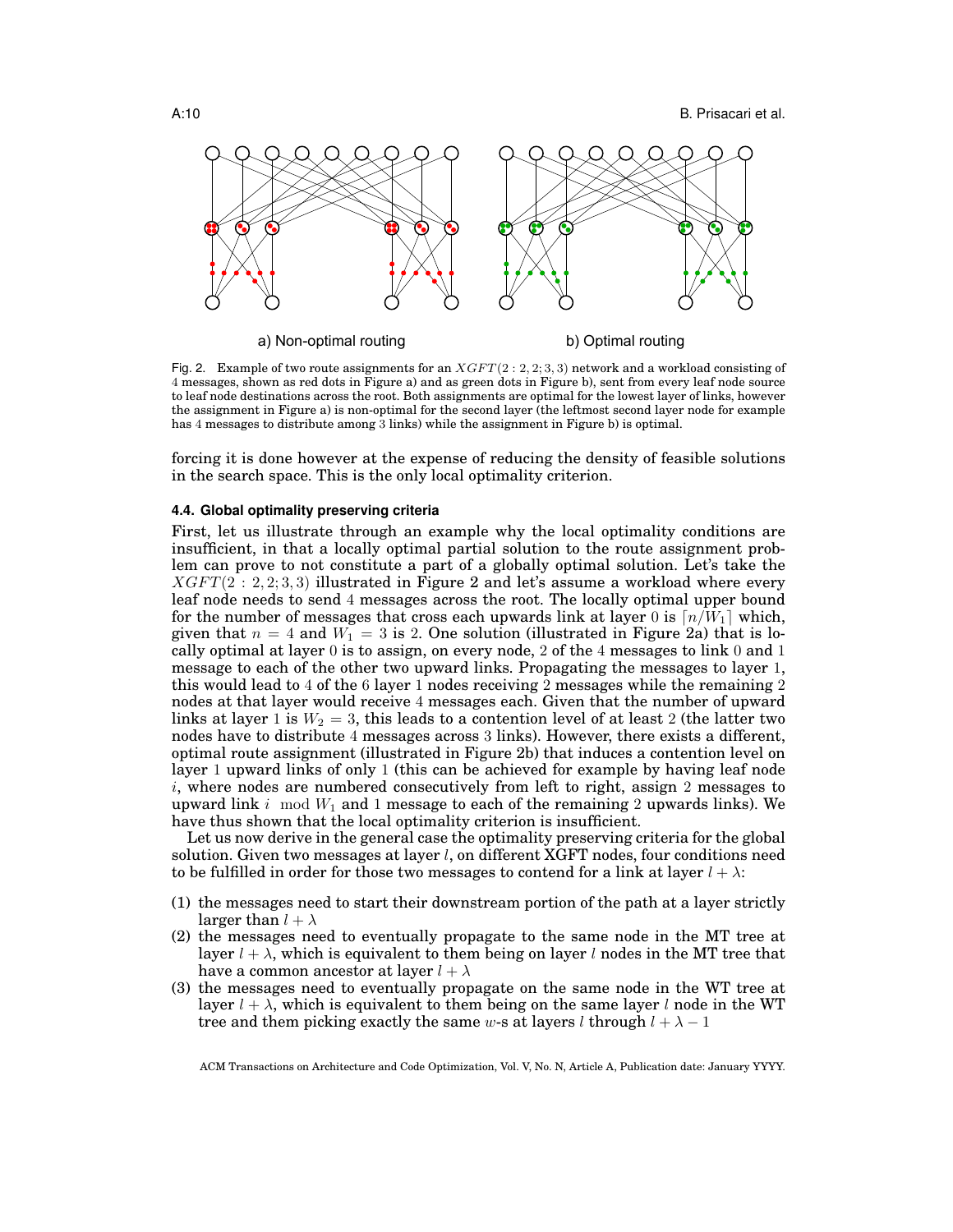Fast Pattern-Specific Routing for Fat Tree Networks A:11

(4) the messages need to pick the same link  $w_{l+\lambda+1}$  at layer  $l + \lambda$ 

However, we do not know the routing assignments of the messages at layers above l. Hence, we must ensure that in the case of an optimum assignment for layers  $l + 1$ through  $l + \lambda$ , our current layer l assignment still allows for optimality for layer  $l + \lambda$ . The messages at layer  $l$  that, with the knowledge we currently have, can potentially contend on layer  $l + \lambda$  are those messages that descend at a layer strictly greater than  $l + \lambda$ , that have a common ancestor in the MT tree at layer  $l + \lambda$ , and that are on the same WT tree node at layer *l*. Let's denote, for every pair  $(mt^{l+\lambda}, wt^{l})$  of an MT tree ancestor at layer  $l + \lambda$  and a WT tree node at layer l, the number of messages that can potentially contend at layer  $l+\lambda$  as being  $c^u_{\lambda,mt^{l+\lambda},wt^{l}}$  (the "u" standing for "upwards").

An assignment at layer l separates these messages into  $W_{l+1}$  different groups, where contention can only appear within each individual group (i.e., among messages for which the routing assignment allocated the same upward link index). The local restriction ensures only that the number of messages that have potential to contend post-assignment (i.e., the number of messages in every group) is upper bounded by  $\sum_{\{mt^l | \text{ancestor}(mt^l)=mt^{l+\lambda}\}}$   $\lceil c^u_{0,mt^l,wt^l}/W_{l+1}\rceil$ . The optimal assignment however is one where the  $c_{\lambda,mt^{l+\lambda},wt^{l}}^u$  messages that will reach past layer  $l+\lambda$  are assigned evenly between groups. The condition that enforces the optimum assignment is thus that the number of messages in a group be upper bounded by  $\lceil c^u_{\lambda,mt^{l+\lambda},wt^{l}}/W_{l+1} \rceil.$ 

Once more, we can additionally impose a load balancing restriction by lower bounding the same number of messages by  $\lfloor c_{\lambda,m t^{l+\lambda},wt^{l}}^{u}/W_{l+1}\rfloor$ . These optimality preserving restrictions need to be enforced for every  $\lambda$  up to the root and for each given  $\lambda$ , for every  $m t^{l+\lambda}$ .

### **4.5. Improving search convergence**

Strong restrictions, such as the ones above, allow in principle a more aggressive pruning of invalid partial solutions during the optimization process. However, in practice we have found that past a certain point they will also diminish the density of feasible solutions in the restriction of the search space they define, making the overall completion time of the search higher.

Hence, there is potential to improve the completion time by providing slightly weaker restrictions, that are nonetheless optimality preserving (they ensure the same maximum contention level) at the expense of inducing a load across links that might be less than ideally balanced.

The local criterion is not only sufficient but also necessary, so no restriction relaxation is possible in its case. However, weaker conditions can be formulated when ensuring global optimality.

The strong restriction states that the size of a group of messages choosing the same upward link must be upper bounded by  $\lceil c^u_{\lambda,mt^{l+\lambda},wt^{l}}/W_{l+1}\rceil$ . This is equivalent to ensuring that messages that have potential to contend at layer  $l + \lambda$  will be split as evenly as possible across the  $W_{l+1}$  upward links available at layer l. Looking at the WT tree, one can clearly see that once having reached layer  $l + 1$ , each of these groups of messages will be split further, again evenly (due to the local optimality criterion that will be enforced in the next layer), into  $W_{l+2}$  groups, and so on up to layer  $l + \lambda$ . So all in all, the set of messages in one of the original layer  $l$  groups will have potential to be split into  $W_{l+2} \cdot ... \cdot W_{l+\lambda+1}$  groups until contending at layer  $l + \lambda$ . Therefore, if that group contained  $n$  messages, the contention level those messages will induce at layer  $l + \lambda$  will be  $\lceil n/(W_{l+2} \cdot ... \cdot W_{l+\lambda+1}) \rceil$ .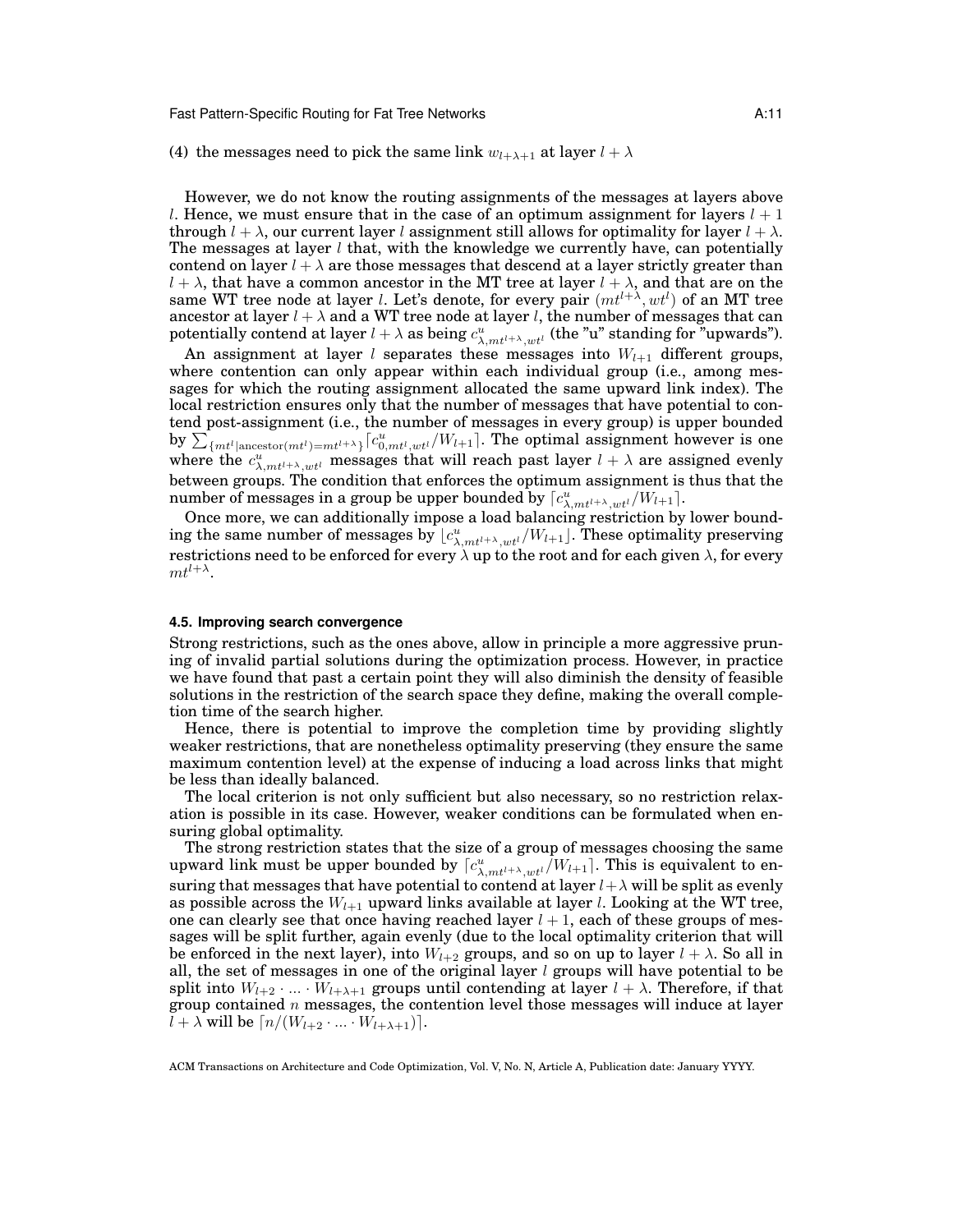The strong restriction imposes an upper limit on what  $n$  can be. However, we can see that increasing n from that limit to the first multiple of  $(W_{l+2} \cdot ... \cdot W_{l+\lambda+1})$  actually has no influence on the contention level induced at layer  $l + \lambda$ .

Consequently, we can replace the strict upper bound derived above by  $\lceil c_{\lambda,mt^{l+\lambda},wt}^u/W_{l+1}/(W_{l+2}\cdot...\cdot W_{l+\lambda+1})\rceil\cdot(W_{l+2}\cdot...\cdot W_{l+\lambda+1})$ . We will call this acceleration technique *restriction relaxation*.

A second method to improve the completion time of the optimized exhaustive search is to remove superfluous restrictions. We mentioned above that the local restriction ensures by itself an upper bound of  $\sum_{\{mt^l | \text{ancestor}(mt^l)=mt^{l+\lambda}\}}\lceil c^u_{0,mt^l,wt^l}/W_{l+1}\rceil$  for the number of messages in a group. If this limit is lower than or equal to either the strong upper bound or the upper bound obtained through restriction relaxation, then we can eliminate the strong/relaxed restriction altogether. We will call this acceleration technique *restriction elimination*.

The applicability of these techniques is dependent on both the structure of the topology and that of the workload so it might not always be possible to accelerate the search using these approaches. However, when it is possible, the resulting routing assignment ensures an optimal maximum contention level across links, at the possible expense of having less-than-perfect balancing of load across links.

#### **4.6. Downward path restrictions**

Until now we have only discussed about enforcing the load induced by messages moving towards the root of the tree. However, the routing decisions taken going upwards completely determine the downward path as well due to Properties 3.2 and 3.3). Ensuring an optimal maximum contention level on the downward links is equivalent to considering them as upwards links in a time-reversed message flow, where messages depart from their destination and finish at their source, and then applying the same restrictions to the exhaustive search as above.

Within the optimization step of a single layer, both the downward and upward conditions must be enforced simultaneously to ensure an overall optimum maximum link contention level.

The remainder of this section formalizes the approach described thus far.

## **4.7. Formal description of the optimization constraints**

A message  $m(id,s,d,\delta,l, mt_u, wt_u, mt_d, wt_d, w^{id}_{l+1})$  at layer  $l$  is characterized by:

- a unique id  $id$
- $-$  its source node index  $s$
- its destination node index  $d$
- the layer at which is starts its downward path  $\delta$
- the current layer  $l$
- the MT node and WT node indices at layer l on the upward path  $m t_u$  and  $w t_u$
- the MT node and WT node indices at layer l on the downward path  $m t_d$  and  $w t_d$
- the choice at layer  $l$   $w_{l+1}^{id}$

The first 4 fields are computed at the beginning and remain unchanged for the duration of the routing assignment generation across layers. The rest of the fields are initialized and updated as follows.

Initialization:

 $-mt_u = s$  $-wt_u = 0$  $-mt_d = d$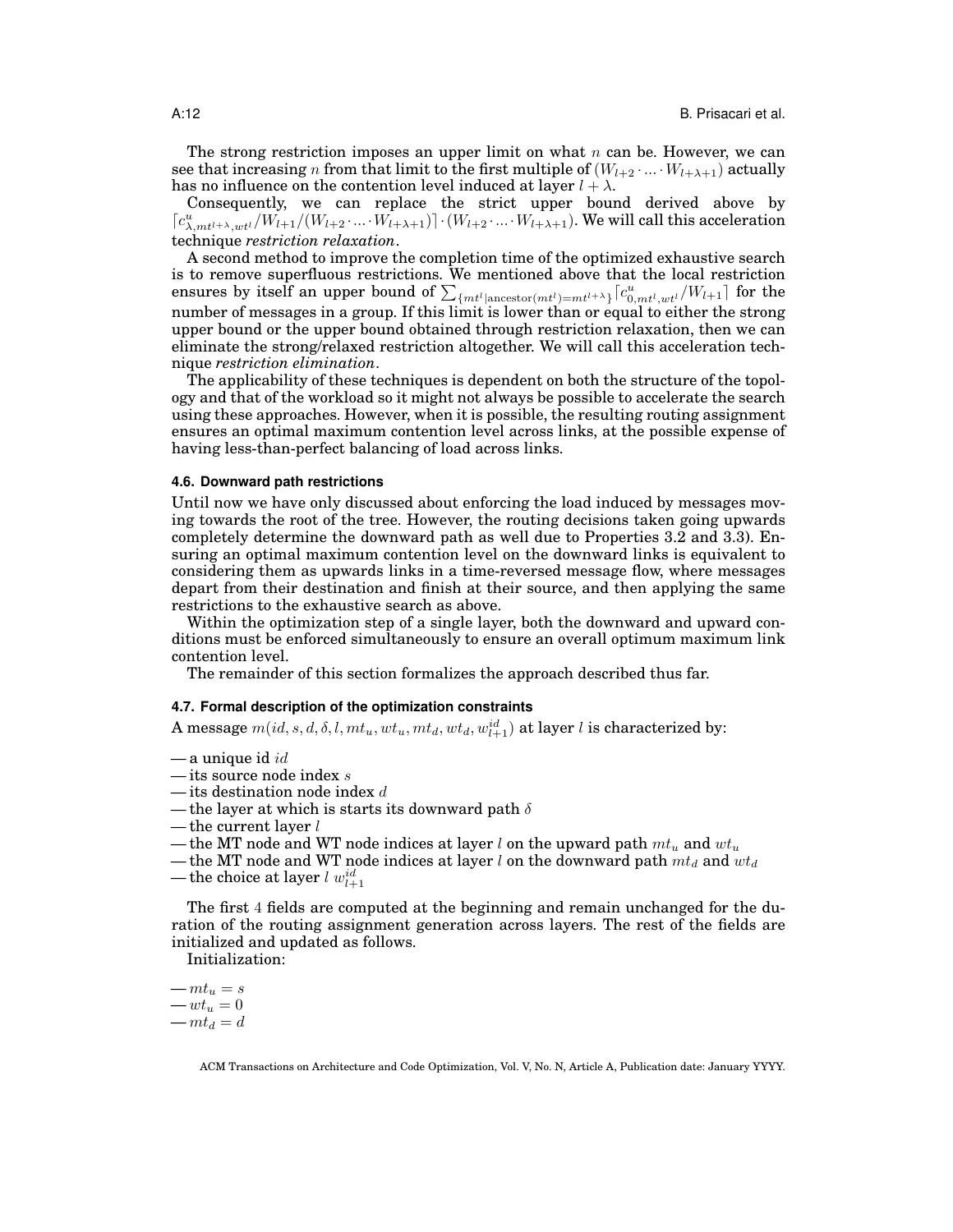Fast Pattern-Specific Routing for Fat Tree Networks **A:13** A:13

 $-wt_d = 0$  $-l=0$ 

Update when moving to the next optimization layer, for messages that need to move upwards at that layer:

$$
\begin{array}{l} -mt_u = ancestor(mt_u) \\ -wt_u = descendant(wt_u, w^{id}_{l+1}) \\ -mt_d = ancestor(mt_d) \\ -wt_d = descendant(wt_d, w^{id}_{l+1}) \\ -l = l+1 \end{array}
$$

The optimization step at an arbitrary layer  $l$  receives as input the set of messages M that have advanced to that layer (each message missing the  $w_{l+1}^{id}$  parameter) and  ${\rm needs\ to\ output\ for\ each\ message}\ m(id,...)$  the link choice  $w_{l+1}^{id}.$ 

We introduce the following notations. For a given l, a given  $\lambda$ , a given node  $m t^{l+\lambda}$  in the MT tree at layer  $l + \lambda$  and a given node  $wt^{\bar{l}}$  in the WT tree at layer  $l$ , we denote by  $M^u_{\lambda,mt^{l+\lambda},wt^{l}}$ , independent of the routing choice at layer  $l$ , the set of messages that:

 $-$  reached layer  $l$  moving upwards,

- begin their downward path at a layer strictly greater than  $l + \lambda$ ,
- have propagated moving upwards to layer l on a node that has node  $m t^{l+\lambda}$  as an ancestor in the MT tree,
- and have propagated moving upwards to layer  $l$  on node  $wt^l$  in the WT tree.

Furthermore, we denote the subset of messages in  $M_{\lambda,mt^{l+\lambda},wt^{l}}$  that have their routing choice equal to  $w_{l+1}$  where  $0 \leq w_{l+1} < W_{l+1}$ , by  $M^{u}_{\lambda, mt^l, w_l, wt^l, w_{l+1}}$ .

We introduce analogous notations for the downward path:  $M_{\lambda,mt^{l+\lambda},wt^{l}}^{d}$  and  $M^d_{\lambda, m t^{l+\lambda}, wt^l, w_{l+1}}.$ 

Formally:

$$
M_{\lambda, mt^{l+\lambda}, wt^{l}}^{u} = \{m(id, s, d, \delta, l, mt_{u}, wt_{u}, mt_{d}, wt_{d}, wt_{d+1})| \newline \delta > (l+\lambda), ancestor^{\lambda}(mt_{u}) = mt^{l+\lambda}, wt_{u} = wt^{l}\}
$$
 (1)

 $M_{\lambda, m t^{l + \lambda}, w t^{l}, w_{l + 1}}^{u} = \{m(id, s, d, \delta, l, mt_{u}, wt_{u}, mt_{d}, wt_{d}, w_{l + 1}^{id}))|$ 

$$
m \in M^u_{\lambda, mt^{l+\lambda}, wt^l}, w^{id}_{l+1} = w_{l+1} \} \quad (2)
$$

$$
M_{\lambda, mt^{l+\lambda}, wt^{l}}^{d} = \{m(id, s, d, \delta, l, mt_u, wt_u, mt_d, wt_d, w_{l+1}^{id})| \newline \delta > (l+\lambda), ancestor^{\lambda}(mt_d) = mt^{l+\lambda}, wt_d = wt^l\}
$$
(3)

$$
M_{\lambda, mt^{l+\lambda}, wt^{l}, w_{l+1}}^{d} = \{m(id, s, d, \delta, l, mt_u, wt_u, mt_d, wt_d, w_{l+1}^{id})| \newline m \in M_{\lambda, mt^{l+\lambda}, wt^{l}}, wt^{l} \}
$$
\n(4)

With these notations, we then have that:

$$
c_{\lambda, mt^{l+\lambda}, wt^{l}}^{u} = |M_{\lambda, mt^{l+\lambda}, wt^{l}}^{u}|.
$$
\n
$$
(5)
$$

and the strong condition for the upward path then is: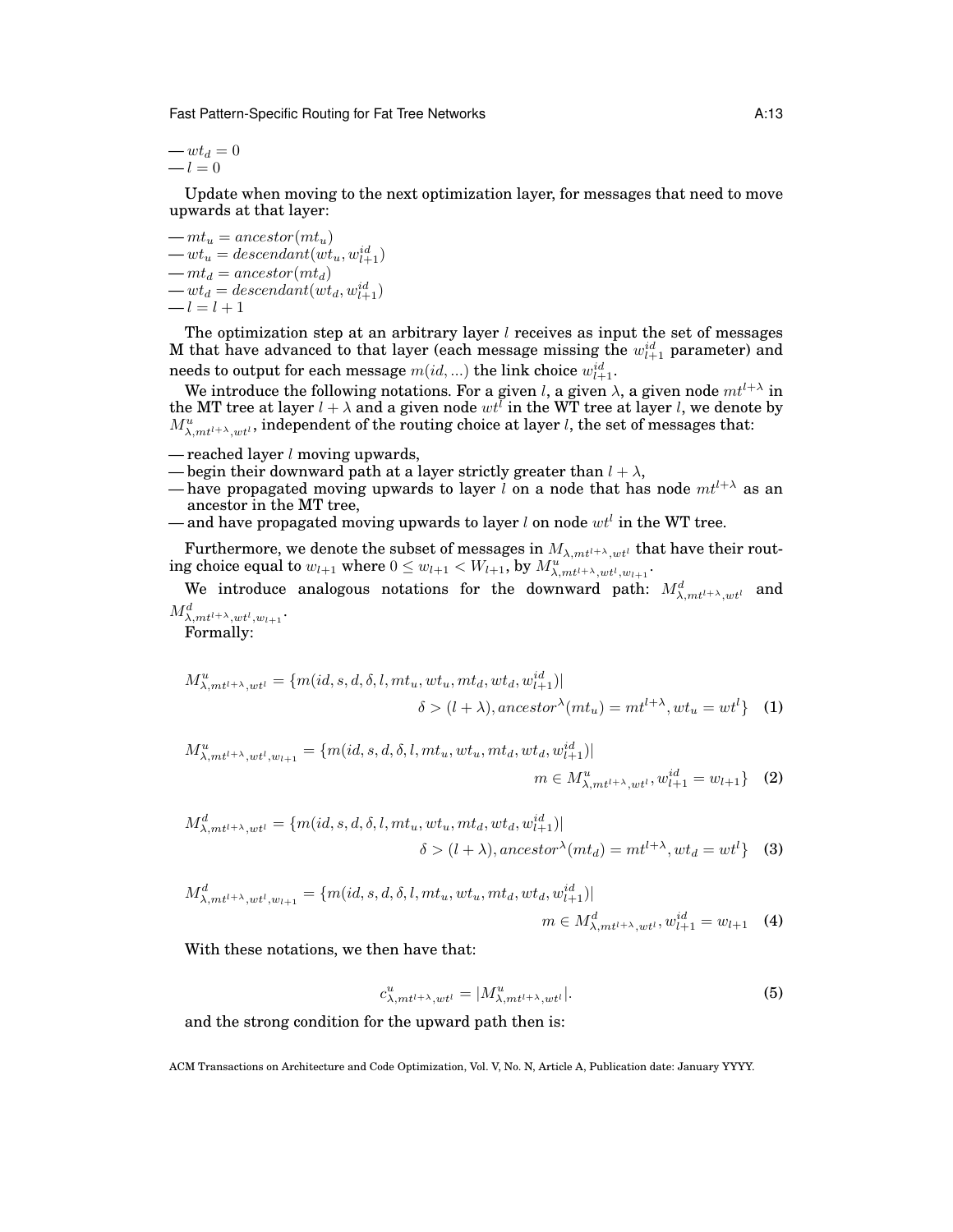$$
\forall \lambda \geq 0, \forall m t^{l+\lambda}, \forall wt^{l}, \forall 0 \leq w_{l+1} < W_{l+1}, |M^u_{\lambda, mt^{l+\lambda}, wt^{l}, w_{l+1}}| \leq \lceil c^u_{\lambda, mt^{l+\lambda}, wt^{l}} / W_{l+1} \rceil, \tag{6}
$$

where the local optimality criterion corresponds to  $\lambda = 0$  and the global optimality conditions correspond to  $\lambda > 0$ .

Similarly, given the notation:

$$
c_{\lambda, mt^{l+\lambda}, wt^{l}}^d = |M_{\lambda, mt^{l+\lambda}, wt^{l}}^d|,
$$
\n(7)

the strong condition for the downward path is:

$$
\forall \lambda \ge 0, \forall m t^{l+\lambda}, \forall wt^{l}, \forall 0 \le w_{l+1} < W_{l+1}, |M_{\lambda, mt^{l+\lambda}, wt^{l}, w_{l+1}}^d| \le \lceil c_{\lambda, mt^{l+\lambda}, wt^{l}}^d / W_{l+1} \rceil \tag{8}
$$

Should we wish to enforce strict load balancing, two more conditions need to be added: one for the upward path:

$$
\forall \lambda \geq 0, \forall m t^{l+\lambda}, \forall wt^{l}, \forall 0 \leq w_{l+1} < W_{l+1}, |M_{\lambda, mt^{l+\lambda}, wt^{l}, w_{l+1}}^{u}| \geq \lfloor c_{\lambda, mt^{l+\lambda}, wt^{l}}^{u}/W_{l+1} \rfloor, \tag{9}
$$

and one for the downward path:

$$
\forall \lambda \ge 0, \forall m t^{l+\lambda}, \forall wt^{l}, \forall 0 \le w_{l+1} < W_{l+1}, |M_{\lambda, mt^{l+\lambda}, wt^{l}, w_{l+1}}^d| \ge \lfloor c_{\lambda, mt^{l+\lambda}, wt^{l}}^d / W_{l+1} \rfloor \tag{10}
$$

Should we wish to enforce the relaxed restrictions, the conditions change as follows. For the upward path:

$$
\forall \lambda \ge 0, \forall m t^{l+\lambda}, \forall wt^{l}, \forall 0 \le w_{l+1} < W_{l+1}, \\
|M_{\lambda, mt^{l+\lambda}, wt^{l}, w_{l+1}}^{u}| \le \lceil c_{\lambda, mt^{l+\lambda}, wt^{l}}^{u} / W_{l+1} / (W_{l+2} \cdot \ldots \cdot W_{l+\lambda+1}) \rceil \cdot (W_{l+2} \cdot \ldots \cdot W_{l+\lambda+1}), \quad (11)
$$

and for the downward path:

$$
\forall \lambda \ge 0, \forall m t^{l+\lambda}, \forall wt^{l}, \forall 0 \le w_{l+1} < W_{l+1},
$$
\n
$$
|M_{\lambda, mt^{l+\lambda}, wt^{l}, w_{l+1}}| \le [c_{\lambda, mt^{l+\lambda}, wt^{l}}^{d} / W_{l+1} / (W_{l+2} \cdot \ldots \cdot W_{l+\lambda+1})] \cdot (W_{l+2} \cdot \ldots \cdot W_{l+\lambda+1}), \quad (12)
$$

#### **4.8. Routing as a linear programming problem**

As explained earlier in this section, we model the routing problem as an exhaustive search in the routes-to-messages assignment space. The size of the space we need to explore is immense and as such an optimized approach that is able to prune infeasible partial solutions very early is critical. In order to benefit from existing work, we model the routing problem as a linear optimization problem with binary variables and use an independently optimized linear programming solver to produce the solution.

To ensure as aggressive a pruning of the search space as possible, our method embeds the optimality of the solution not in the optimization function of the linear programming specification but in the feasibility constraints themselves. This way, any feasible solution is an optimum solution and any non-optimum solution is eliminated implicitly.

The problem formulation for layer  $l$  uses multiple binary variables named using the form  $var_{l,id,w_{l+1}}$ . If the solution contains a value of 1 for  $var_{l,id,w_{l+1}}$ , it signifies that the message with the identifier id should be routed on the upward link with index  $w_{l+1}$  at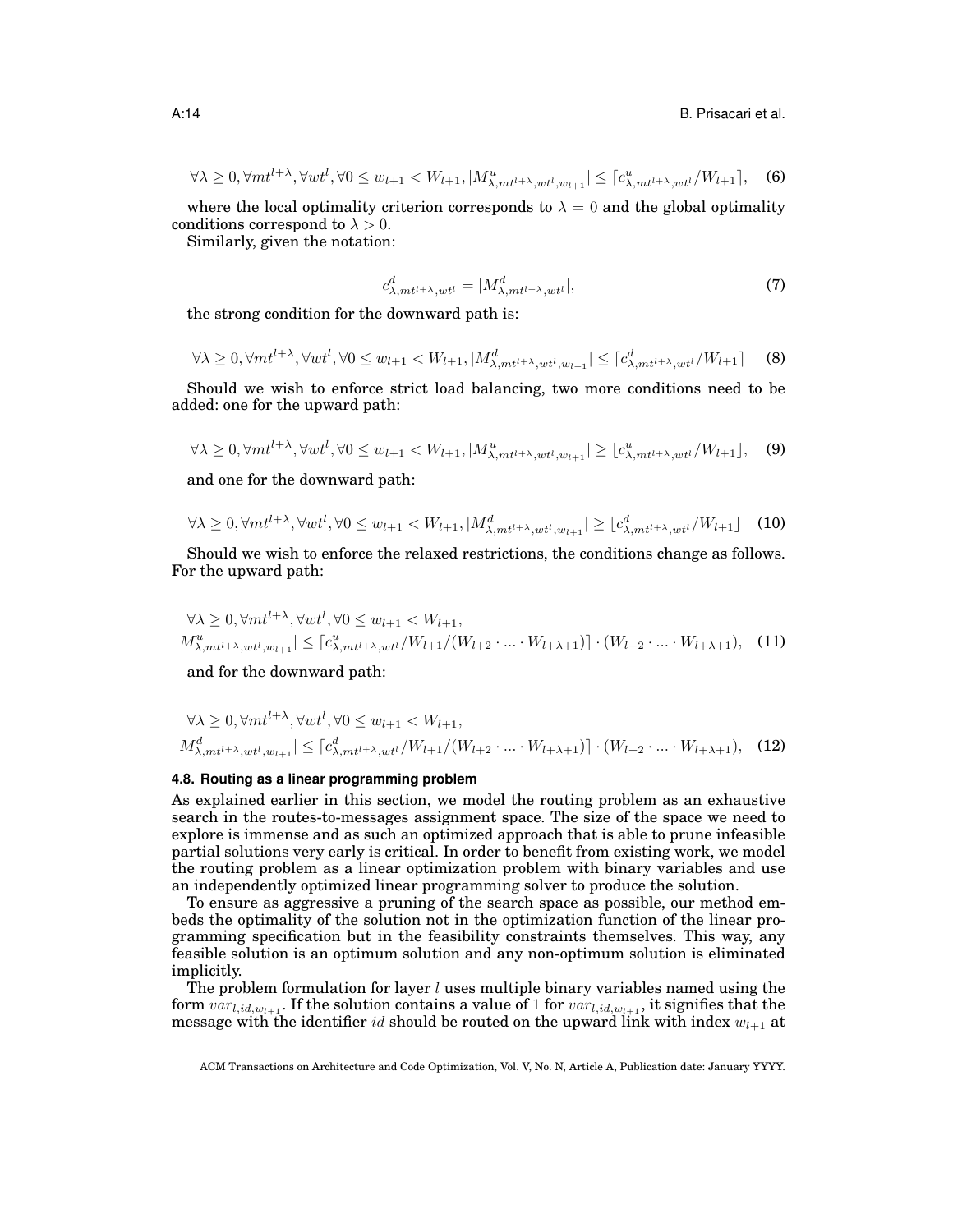Fast Pattern-Specific Routing for Fat Tree Networks **A:15** A:15

layer  $l$ . For a given linear optimization problem,  $l$  is fixed,  $id$  is the identifier of any message with  $\delta > l$  and  $w_{l+1}$  takes values between 0 and  $W_{l+1} - 1$ .

In order to express the restrictions defined above as linear programming constraints, it is sufficient to express the values of

$$
- M^u_{\lambda, mt^{l+\lambda}, wt^l} - M^d_{\lambda, mt^{l+\lambda}, wt^l} - |M^u_{\lambda, mt^{l+\lambda}, ut^l, w_{l+1}}| - |M^d_{\lambda, mt^{l+\lambda}, ut^l, w_{l+1}}|
$$

in terms of the variables introduced above.

The former two are not dependent on the optimization process and their exact values can be precomputed in a straightforward fashion from the distribution of messages across nodes at layer  $l$ , which is an input to the optimization process. Once these sets are established, the number of elements in each set is also readily available. The latter two can be expressed as:

$$
|M_{\lambda,mt^{l+\lambda},wt^{l},w_{l+1}}^{u}| = \sum_{m(id,\ldots)\in M_{\lambda,mt^{l+\lambda},wt^{l}}^{u}} var_{l,id,w_{l+1}}
$$
(13)

$$
|M_{\lambda,mt^{l+\lambda},wt^{l},w_{l+1}}^d| = \sum_{m(id,\ldots)\in M_{\lambda,mt^{l+\lambda},wt^{l}}^d} var_{l,id,w_{l+1}}
$$
(14)

This allows us to express all restrictions previously mentioned as an ILP problem. However, none of these restrictions actually enforce a property that is not related to the optimization but is intrinsic to routing itself: a message cannot be routed on more or less than one link at any given layer. This is equivalent to:

$$
\forall id, \sum_{0 \le w_{l+1} < W_{l+1}} var_{l,id,w_{l+1}} = 1 \tag{15}
$$

Finally, as the optimality of the solution is embedded in the feasibility constraints, no optimization function is provided as part of the ILP formulation.

## **5. PRACTICAL RELEVANCE**

In this section, we delve into some of the practical aspects and relevance of our approach. In the first part, we describe the exact steps that need to be undertaken to effectively use the method in practice. In the second part, we present how we successfully applied our approach to obtain optimal routes for an actual, relevant and challenging HPC workload that was provably optimum for the target topology, but for which existing state-of-the-art routing strategies for fat tree networks were not able to sustain the optimal level of performance. We demonstrate that in conjunction with our proposed pattern-aware route optimization, the workload was able to achieve the expected levels of performance and overall system performance was improved beyond the state of the art.

### **5.1. Usage of the method**

The method is designed to be used in practice as follows: To achieve maximum performance, the routing optimization algorithm needs to be made aware of the exact network configuration that is targeted as well as of the workload or mix of workloads to be optimized for. While the structure of the network is typically fixed and known

ACM Transactions on Architecture and Code Optimization, Vol. V, No. N, Article A, Publication date: January YYYY.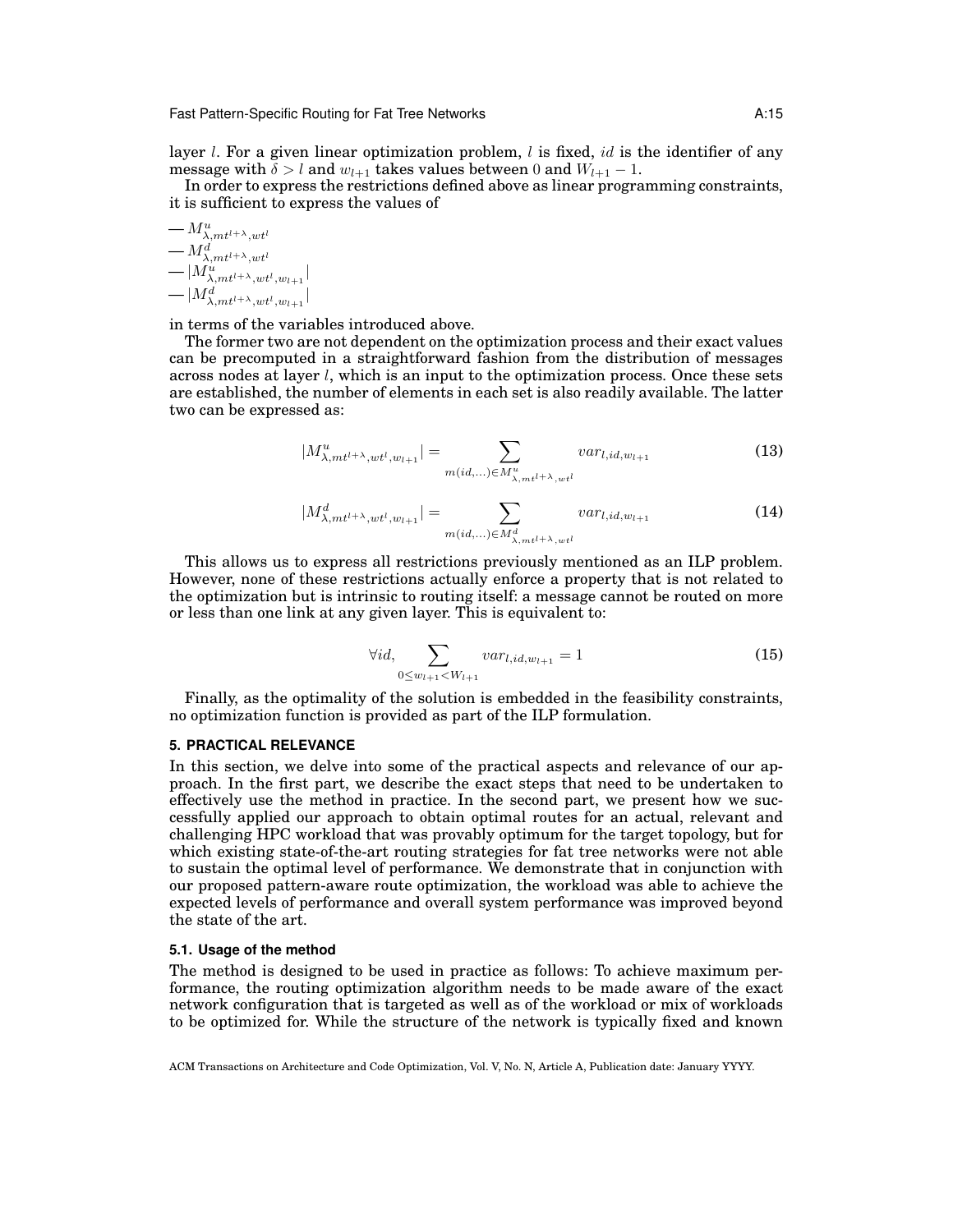before-hand, a workload characterization step might be necessary to extract the patterns in the communication steps of the targeted applications. Alternatively, synthetic traffic patterns that are known to approximate typical application mixes can also be used.

The workload and network specification are then utilized to generate the routing decisions, using an offline iterative process with as many steps as layers there are in the network, as follows. For each layer of the network, starting with the lowest, an ILP formulation is generated according to the procedure detailed in Section 4. The resulting problem specification is supplied as input to an ILP solver (in our benchmarks, detailed in Section 6; we used the solver included in the freely available open-source framework GLPK [Makhorin 2013]). The solution produced by the solver is translated into a routing assignment for the current layer using once more the procedure detailed in Section 4. The routing assignment is then used to generate the workload as it propagates to the next layer and we move on to the next iteration.

The end result of this process is the complete set of routing decisions. This set is then transferred to the network, typically via programming of the routing tables.

#### **5.2. Practical use case**

| Number of leaf nodes | <b>Topology specification</b>            |
|----------------------|------------------------------------------|
| 16                   | $\overline{XGFT(2:8,2:1,4)}$             |
| 32                   | XGFT(3:4,4,2:1,4,2)                      |
| 64                   | $\overline{XGFT(3:8,4,2:1,8,2)}$         |
| 128                  | XGFT(3:8, 8, 2:1, 8, 4)                  |
| 256                  | XGFT(4:8,4,4,2:1,8,4,2)                  |
| $\overline{512}$     | XGFT(4:8, 8, 4, 2: 1, 8, 8, 2)           |
| 1,024                | XGFT(4:16, 8, 4, 2:1, 16, 8, 2)          |
| 2,048                | $\overline{XGFT(5:8,8,4,4,2:1,8,8,4,2)}$ |
| 4,096                | $\overline{XGFT(5:8,8,8,4,2:1,8,8,8,2)}$ |
| 8.192                | XGFT(5: 8, 8, 8, 8, 2: 1, 8, 8, 8, 4)    |

Table I. Benchmarked XGFT configurations.

Each topology is specified using the the  $XGFT(H)$  $M_1, M_2, ..., M_H$  :  $W_1, W_1, W_H$ ) notation introduced by [Öhring et al. 1995].  $H + 1$  is the number of network layers, the list of  $M$  parameters defines the number of descendants a node at every layer has, while the list of W parameters characterizes the bandwidth available at each layer in the tree and is equal to the number of ancestors a node has on every layer.

The need for a generic optimal routes generator emerged in the process of developing and evaluating theoretically optimal communication patterns for all-to-all message exchanges over slimmed fat tree networks.

The all-to-all message exchange is a communication pattern performed by concurrent tasks where every task needs to exchange a single distinct message with every other task. Due to the large amount of traffic it generates (the number of messages scales quadratically with the number of communicating tasks), it is one of the most challenging communication patterns to optimize and scale. The fact that it is the core message exchange in many relevant applications [Sur et al. 2004] makes its optimization all the more important. Indeed, all-to-all is the core message exchange in two of the NAS Parallel Benchmarks kernels [Bailey et al. 1995]: FT (FFT) and IS (Integer Sort), but more notably required in several physics simulations working in the spectral domain requiring distributed transpose operations, such as in GYRO (time-dependent, non linear Gyro-Kinetic-Maxwell (GKM) equations solver) [Alam and Vetter 2006], as well as full physics simulations of Global Atmospheric Models using a Double Fourier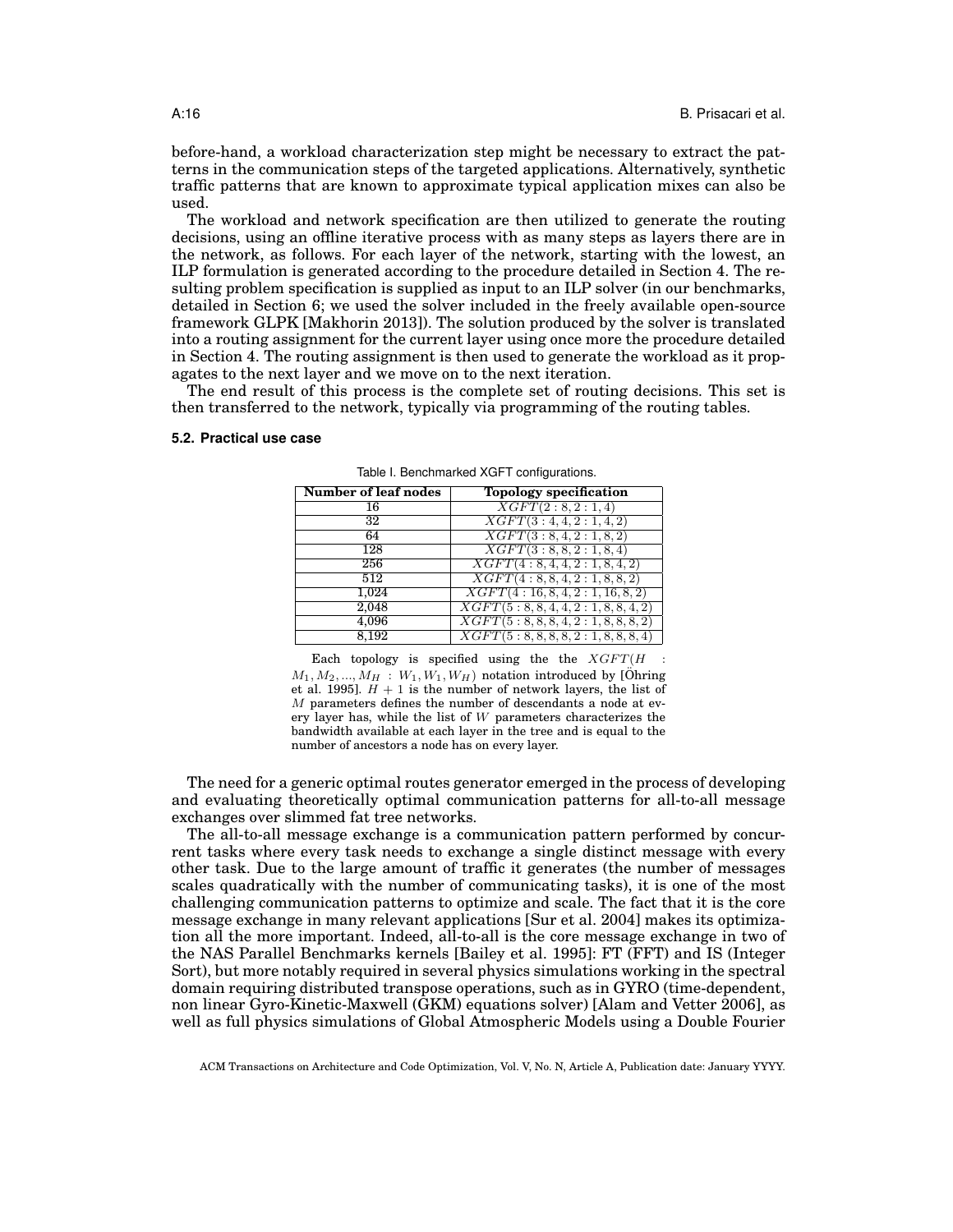

Fig. 3. Completion time comparison for the optimized all-to-all communication pattern between the optimized routing algorithm and five other routing approaches commonly used in XGFTs for varying networks sizes under fixed 4 KB message size. The scale for the y axis is logarithmic.

Series (DFS) dynamical core [Park et al. 2013], which while increasing precision and efficiency with respect to the state-of-the-art, still "suffers from the inherent scalability problem of the spectral model; namely, the transpose operation (or all-to-all communication) required for transforming wave space to grid space or vice versa" [Park et al. 2013].

In a recent work [Prisacari et al. 2013] we addressed all-to-all optimization in the context of fat tree networks. We considered a case where each leaf node of an XGFT network is assigned a single task. Furthermore, we considered the case where messages are not aggregated and where a given task only sends its own messages (it cannot act as a proxy task for another message source). Therefore, the load-optimization is performed only via the order in which every source chooses its destinations. The basic idea behind the exchange is to spread traffic as evenly as possible across the different subtrees at every layer, such that any given link of the fat tree conceptually modeled by the XGFT will be traversed in any of the phases by a minimum number of messages (if the total number of messages traversing that link in the complete exchange is  $n$ , and there are p phases, then in any given phase there are exactly  $\vert n/p \vert$  or  $\lceil n/p \rceil$  messages traversing that link).

This resulted in a set of highly intricate per-phase workloads that are provably bandwidth-optimal for the conceptual fat tree. Despite this optimality, when evaluated in practice, the performance of the approach showed significant degradation compared to the optimum level. The cause was the fact that the routing algorithms were not able to sustain the theoretically ideal workload performance.

[Prisacari et al. 2013] also derived the minimum amount of bandwidth required at each fat tree layer to ensure contention-free traffic in each exchange phase. The higher the layer, the more potential for bandwidth reduction exists compared to the full bisection design. In an XGFT, the bandwidth is tunable via the  $W$  parameters. The topologies that we consider all have exactly the minimum amount of bandwidth at the top layer (the one where the most reduction is possible), whereas every other layer has the full bisection bandwidth. The resulting topologies are XGFTs with as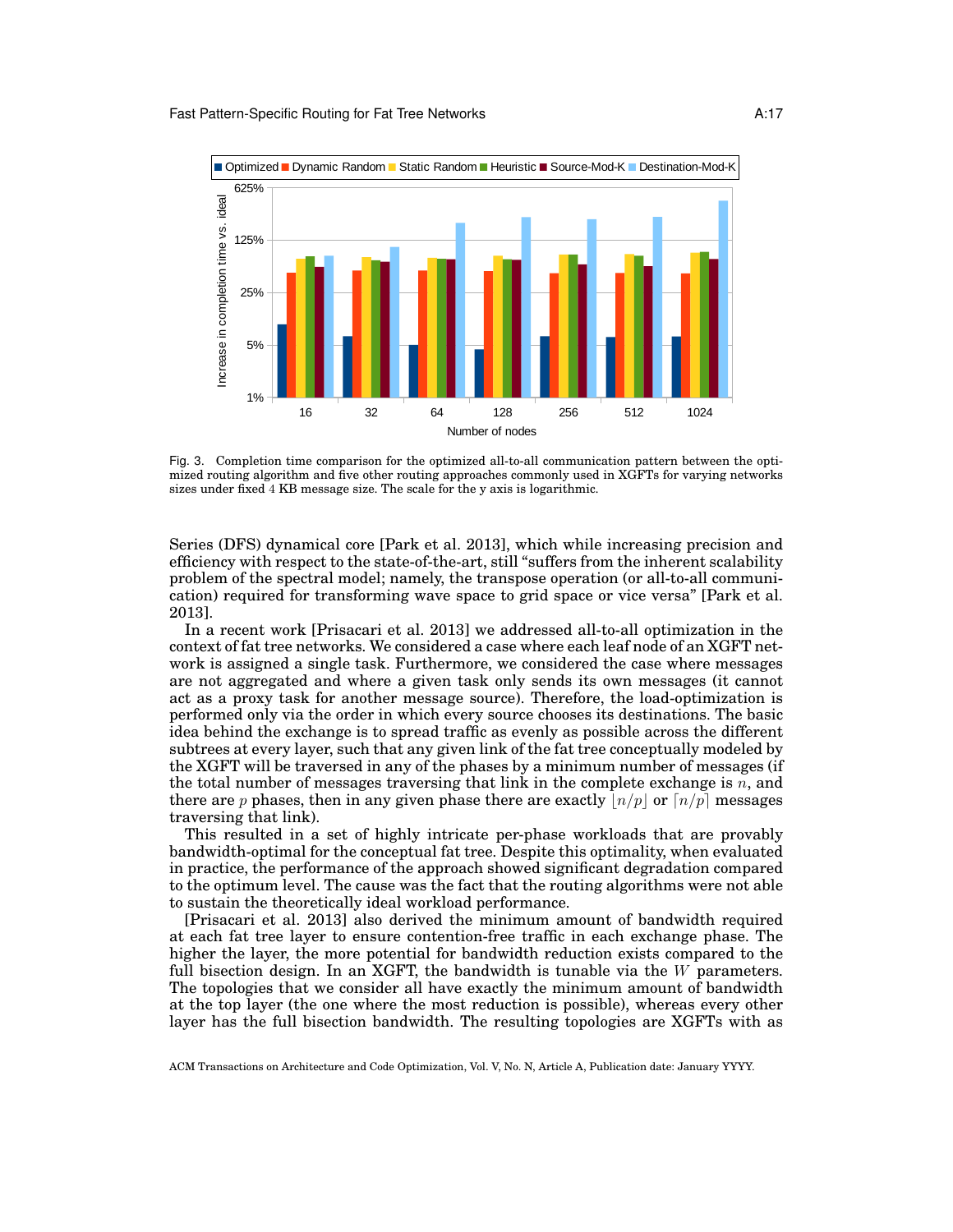

Fig. 4. [Prisacari et al. 2013] Completion time comparison between the optimized communication pattern (OPT) with optimal routing and two other commonly used patterns – XOR (binary exclusive or) and LIN (linear shift) – for varying networks sizes for fixed 4 KB message size (Fig. a) and for varying message size under fixed 512 nodes network scale (Fig. b). Note the linear scale for the y-axis in a) and the logarithmic scale for the y-axis in b).

little as 16 and as many as 8, 192 leaf nodes, with a number of layers between 3 and 6. The exact configurations are detailed in Table I.

Taking the ideal completion time as the baseline, Figure 3 shows the temporal overhead induced by several routing approaches compared to that induced by the optimal routing for a network interconnecting  $512$  nodes that exchange  $4KB$  messages. The routing approaches that were used are some of the commonly employed strategies for fat tree networks [Zahavi 2011; Flich et al. 2012; Requena et al. 2007]:

- (1) Static random: On the upwards path, the upward link is chosen at random, but the choice is fixed for every message between the same (source,destination) pair.
- (2) Dynamic random: Similar to the previous approach, but with a choice that changes dynamically for every message.
- (3) Heuristic routing: An optimized heuristic approach detailed in [Rodriguez et al. 2009a].
- (4) Source-mod-K [Kariniemi 2006;  $\ddot{O}$ hring et al. 1995].
- (5) Destination-mod-K [Lin et al. 2004; Zahavi et al. 2007; Rodriguez et al. 2009b].

In all cases, the optimized routing showed a performance benefit of at least 40% compared to the best performance achieved across all other routing strategies.

Using the approach presented in this work, the artificially induced routing bottleneck was eliminated, and the measured performance matched ideal estimates in the case of large message exchanges to within a 3% difference, whereas previous approaches would be between 40% and 140% less efficient. Figure 4 shows more detailed results for the different networks shown in Table I and for different message sizes.

# **6. ALGORITHM PERFORMANCE EVALUATION**

In benchmarking the efficiency of the approach, we will use the workload and network configurations presented in the previous section. This particular workload is especially well suited for the benchmark for several reasons. First of all, we look at the bandwidth-optimal all-to-all exchange as a set of multiple independent phases which we optimize separately. This gives us the opportunity of assessing the variability in completion time that is to be expected from the route optimization algorithm when dealing with multiple workloads. Second, each individual phase constitutes a particularly difficult to optimize traffic pattern, as showed by the performance that other routing approaches induce and as such they will test the ability of the route optimiza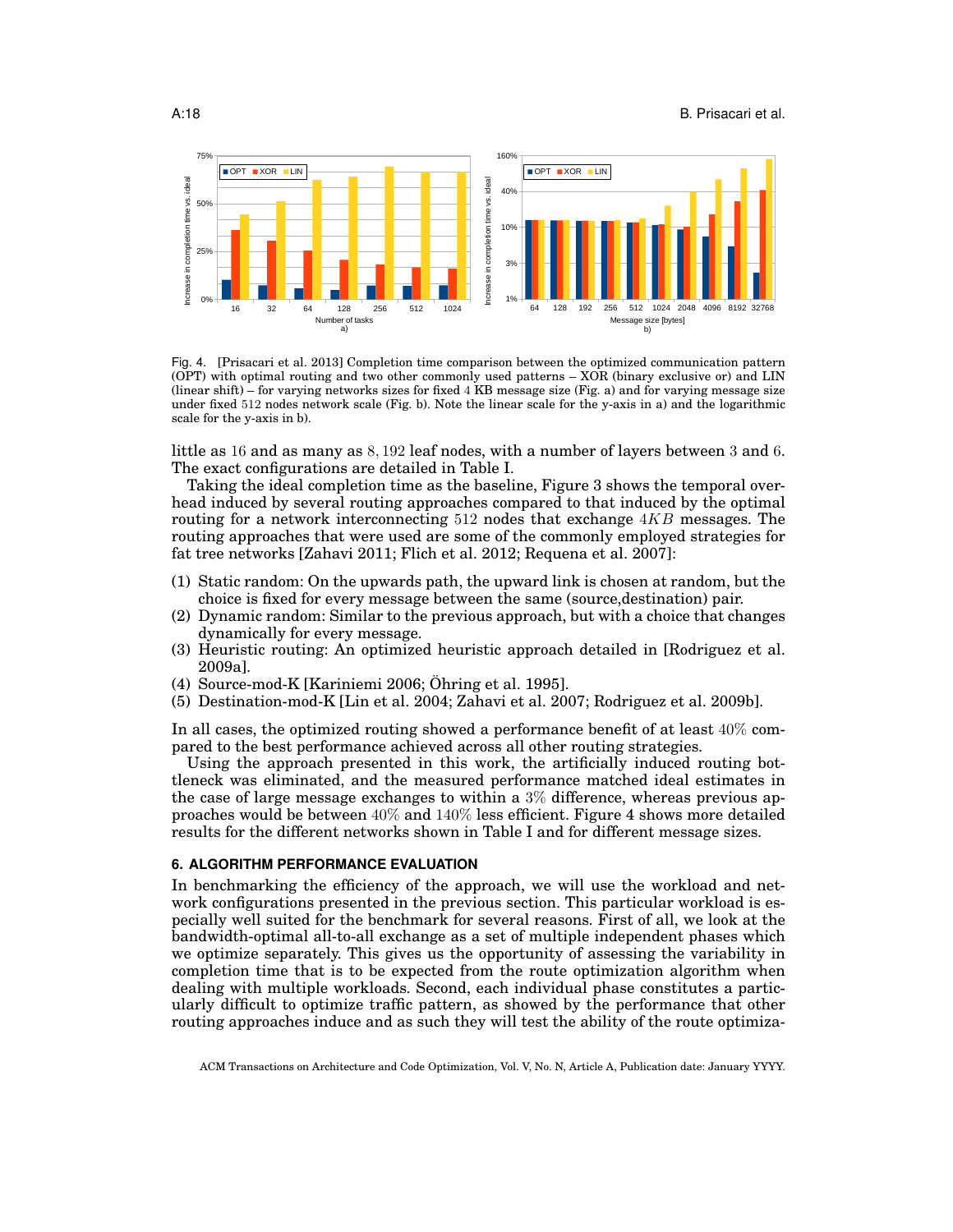Fast Pattern-Specific Routing for Fat Tree Networks **A:19** A:19

tion process of finding solutions that are very rare in the search space. Finally, the workloads in this particular set satisfy the conditions necessary to make the application of the acceleration techniques described in section 4 possible. As such, we will be able to also measure the impact of the techniques on the completion time of the algorithm.

## **6.1. Benchmarking system description**

The benchmarks were conducted using a commodity mid-level system with an Intel(R) Core(TM) i7-2600 CPU @ 3.40GHz and 16 GB of RAM. The linear programming solver used is the freely available open-source glpsol solver that is included in the GNU Linear Programming Kit v4.50 [Makhorin 2013]. An important limitation of this solver is that it is single-threaded, so although the CPU we are using has significant potential for parallel acceleration, we do not benefit from it (using a commercial parallel solver will in all likelihood produce the ideal routing in a significantly smaller amount of time). The glpsol solver's behavior has a high degree of tunability via the numerous command line parameters it takes. Among other things, one can tune

- the selection of the branching variable (via the parameters --first, --last, --mostf, --drtom, --pcost)
- the backtracking strategy (via the parameters --dfs, --bfs, --bestp, --bestb)
- the type of heuristic cuts to be applied to the search space (via the parameters gomory, --mir, --cover, --clique, --cuts)

For a given combination of the above parameters, it might be the case that some workloads on a given topology are a worst case for the solver, in that they take a particularly long time to optimize (much longer than the average completion time across other workloads on the same topology). However, it is often, if not always, the case that changing the parameters, and thus the heuristic of the solver, will lead to different worst case scenarios, such that across a set of parameter combinations the worst cases are eliminated altogether. As such, we analyzed several combinations of the parameters above.

Furthermore, we configured the solver:

- to use the MIP presolver (parameter --intopt),
- to use exact arithmetic (parameter --exact) and
- to consider the integer variables binary (parameter --binarize).

Lastly, we enabled the feasibility pump heuristic (parameter --fpump) which greatly accelerated the finding of feasible solutions, which in our case were also optimal solutions (the optimality is embedded in the feasibility conditions, not in any optimization function).

## **6.2. Results**

Before presenting the results for the individual per-phase workloads making up the bandwidth-optimal all-to-all exchange, it is important to specify that the process of optimizing the entire exchange is highly parallel. The serial portion of the process (that can only be further accelerated by a parallel solver) is the single phase optimization. Given a reasonable number of execution threads and/or machines with a small amount of memory each, the determining of the route for the entire exchange can be done in an amount of time in the same order of magnitude as the time necessary to optimize a single phase. A similar rationale stands behind using different combinations of parameters for the solver for those few phases that might be more problematic to optimize. In practice, when the optimization of a workload would exceed a certain amount of time, we would in parallel start optimization processes with different sets of parameters for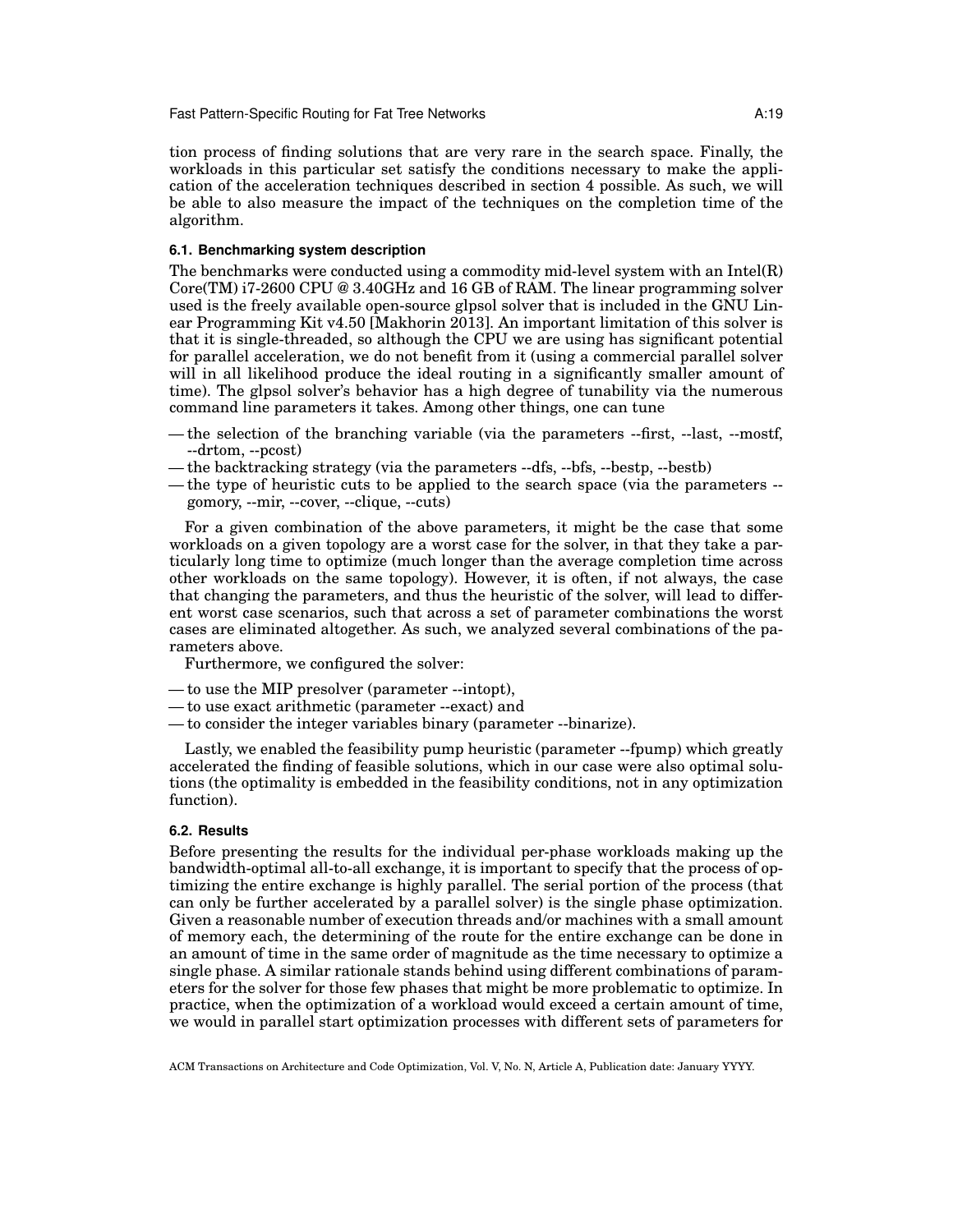

Fig. 5. Duration of the route optimization process for a workload constituting of a single phase of the bandwidth-optimized all-to-all exchange. Every line corresponds to a fixed network size (the legend shows the number of communicating nodes corresponding to that network). The completion time of the process was measured for every all-to-all phase then sorted in increasing order and plotted left-to-right to show their distribution. To enable using the same X-axis interval for all network sizes, given that the number of phases is equal to the number of communicating nodes, we use a step-wise constant graph, where the width of each step is constant for a given network size: 1 for the 512 leaf nodes XGFT, 2 for the 256 one, 4 for the 128 one and so on up to 32 for the 16 leaf nodes XGFT. The increase in completion time with the network size is faster than linear and the distribution of the completion time for a fixed network size sees significant variability, with the slowest phase to complete being up to 3 times slower than the average.

the ILP solver and halt the execution of all these parallel processes once a single one of them completes.

We will start with presenting the completion times achieved with the strongest restriction method, which, as we will see, is the slowest to complete and consequently limited in its application to larger size networks. Nonetheless, the strongly restricted approach is able to successfully generate optimal routes for XGFT networks with 1024 leaf nodes in under 30 hours for a single phase of the all-to-all workload. In order to show how the completion time of the algorithm varies with the network size, we ran the optimization process on every one of the phases of the complete all-to-all exchange, for several XGFTs with as few as 16 and as many as 512 leaf nodes. Figure 5 shows the (sorted) completion times of the optimization processes across the different phases of the all-to-all exchange. For smaller network sizes we have less phases to benchmark (the number of phases is equal to the number of communicating nodes), so in order to allow for the same X axis interval to be used for all curves, the completion times are plotted as step-wise constant graphs, with a step width inversely proportional to the total number of phases. The conclusion is that the completion time of the optimization process scales faster than linear with the network size. As we progressively double the number of leaf nodes in the XGFT, starting with 32, the average completion time for the generation of optimized routes for a single phase increases first 2.5 times, then approximately 4 times, then 10 and then another 10 times. When moving to 1024 (from 512) leaf nodes, the completion time will actually increase 100-fold, due to limitation of the ILP solver.

In the same figure one can observe that, while most workloads (each corresponding to a phase of the all-to-all exchange) have a completion time close to the average, there are a few phases for which the exchange structure seems to pose significantly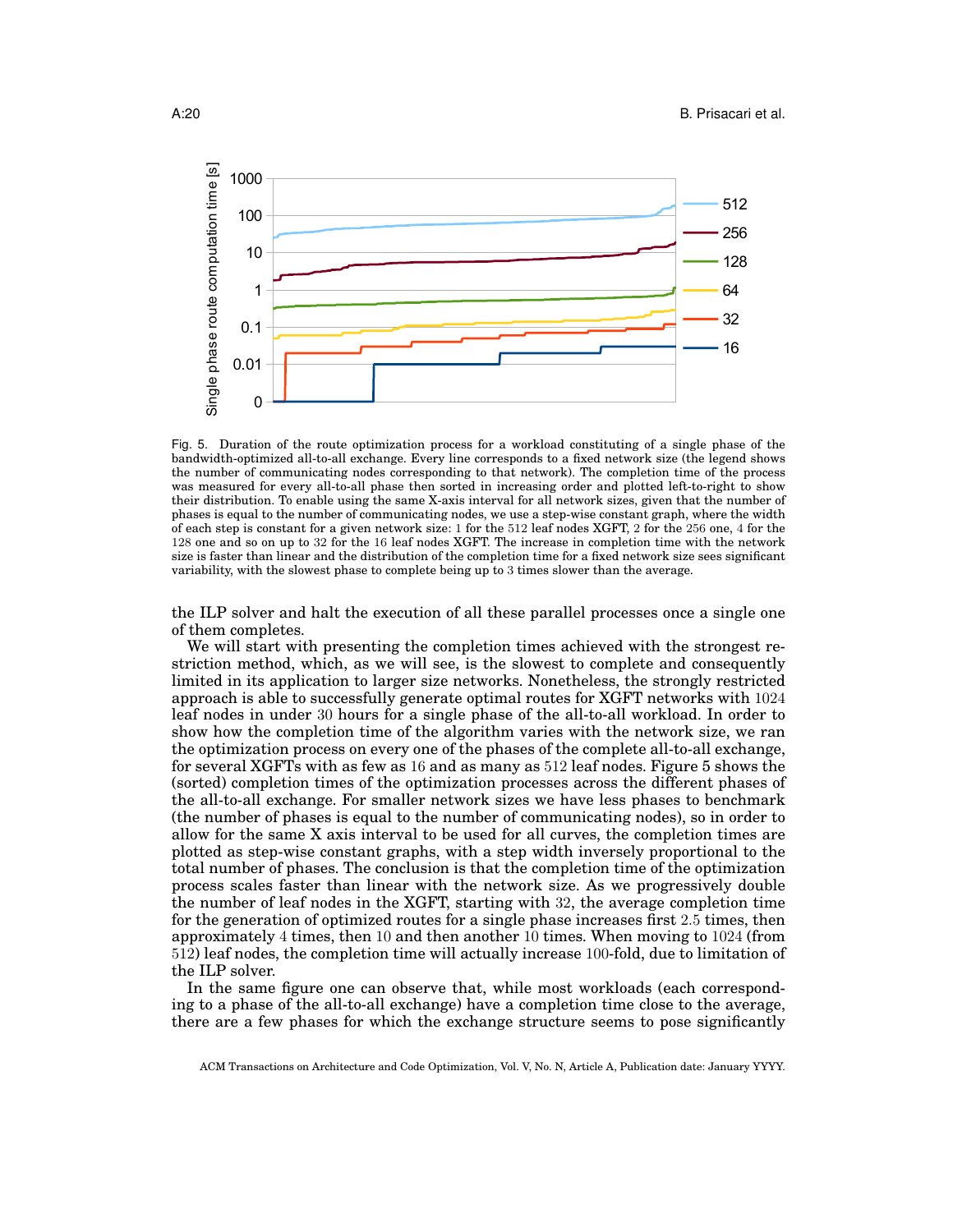

Fig. 6. Impact of salting the heuristics of the linear programming solver. The chart on top shows the completion times of the optimization process for every phase of an optimized all-to-all exchange on a 512 leaf nodes XGFT, for one, two and three combinations of solver parameters. When using more than one combination, the completion time of a phase is computed as being the minimum completion time among the different combinations of parameters used. Similarly to before, the X-axis does not represent the phases in their natural order, but instead in increasing order of optimization process completion time, so that the distribution of the completion times becomes apparent. The chart on the bottom zooms in on the tail of the distribution, i.e. the phases that take the most time to optimize. By using only two additional heuristic approaches, we are able to significantly flatten the tail, reducing the ratio between the slowest to complete optimization and the average optimization completion time from 3 to 2 - effectively a 30% reduction in the completion time of the slowest optimization process.

more problems in terms of finding the optimized routes. There might be an interest, particularly in the case where a parallel setup would be available that would allow optimization of a large number of workloads simultaneously, to reduce the completion time of these outliers, as it is these difficult to optimize workloads that would actually limit the parallel completion time. Thus, it would be beneficial to flatten the tail of the distribution. As explained above, this is possible without changing the problem formulation, simply by varying the heuristics of the linear programming solver through the usage of a slightly different combination of command line parameters.

Figure 6 shows how the distribution evolves when using two and three heuristics compared to the single heuristic case. What we can see is that by using only two additional heuristics we are able to progress from having the slowest optimization process being 3 times slower than the average to it being only twice as slow. This is particularly of interest in the case of larger networks where this decrease in completion time can mean obtaining the results hours or even days earlier.

For some types of networks and workloads, we cannot improve the completion time further. However, for other cases, where the accelerations techniques described in Section 4 are applicable, we can simplify the job of the linear solver and consequently achieve lower optimization durations. The workload we chose for our benchmarks falls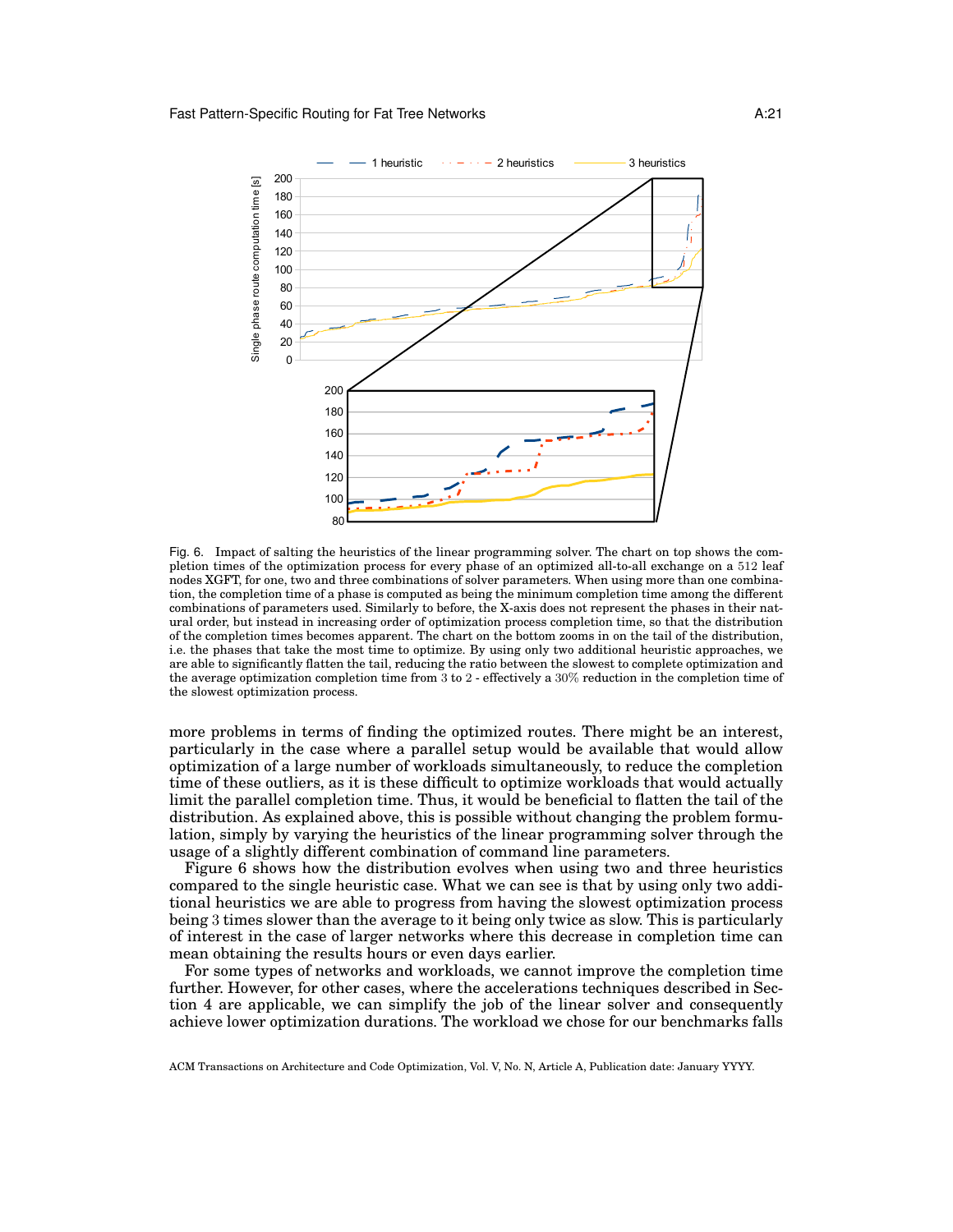

Fig. 7. Reduction in completion time of the optimization process achievable when using restriction relaxation (in red) and, in addition, restriction elimination (in yellow) compared to the standard strong restriction formulation (in blue). The benchmarked system is a 512 leaf node XGFT and the curves show the completion time of the optimization process for each of the phases of an optimized all-to-all exchange, ordered from left to right.

in this latter category and as such we can use it to evaluate the impact of the acceleration techniques.

The first acceleration technique we introduced, constraint relaxation, consisted in imposing weaker conditions in the ILP formulation, all the while preserving the optimum maximum contention level on any link property, at the expense of load not being entirely evenly balanced. The second acceleration technique, constraint elimination, consisted in removing optimality propagation conditions when they were not needed due to the relaxed limits that the first technique introduced. Figure 7 illustrates the evolution of the completion time for the 512 leaf node topology when applying constraint relaxation alone and then in conjunction with constraint elimination. We also show on the same figure the original, non-accelerated completion time for reference. What we observe is that relaxing the constraints and reducing the number of constraints brings a significant improvement. The first acceleration technique reduces the average and maximum completion time by a factor of approximately 5 while the second acceleration technique further reduces the completion time by a factor of approximately 2.

Due to this significant acceleration, we are now able to apply the method in the approximately same amount of time to networks that are 4 times larger in terms of leaf nodes: routing assignments for networks with 4096 leaf nodes can be determined in under one day. The evolution of the average completion time is shown in Figure 8.

Given a larger time budget, larger networks can be optimized as well. However, due to the faster than linear scaling, the feasible size will not increase significantly. Finally, without changing in the least the method, but by using a more complex commercial linear programming solver that has in particular the ability to perform the optimization of a single workload in parallel, further reductions in the optimization time can be envisioned.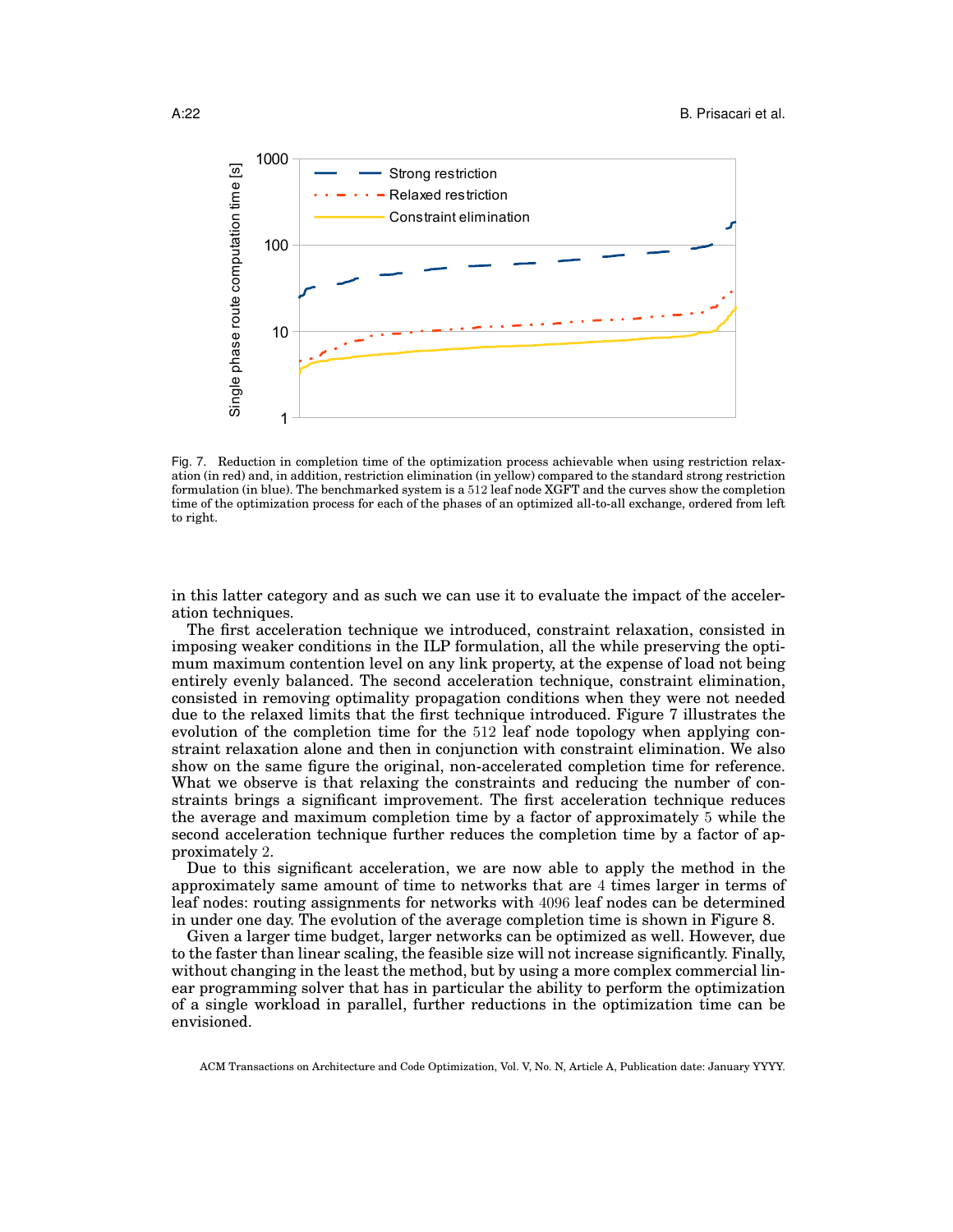

■ Strong restriction ■ Relaxed restriction and constraint elimination

Fig. 8. Average completion times for the optimization process across the different phases of the all-to-all exchange on multiple XGFT topologies. The columns in blue show the completion time in the case where strong restrictions are enforced, while the columns in red show the completion time when both restriction relaxation and restriction elimination are employed.

# **7. CONCLUSIONS**

We presented a method of determining an optimal assignment of routes for arbitrary communication workloads performed by concurrent tasks interconnected via arbitrary extended generalized fat tree networks. The method is based on formulating the routing problem as a set of constraints composing an integer linear programming problem and solving that problem by means of an open-source ILP solver.

As evidenced by the literature and by our own experiments, solving the integer linear programming problem for the entire network in a single step has proven to be infeasible from a computational point of view. Instead, our approach decomposes the global linear programming problem into multiple, smaller, LP formulations, each corresponding to a single layer of the fat tree network and solvable within a reasonable time frame.

Our approach ensures that the local optima can be combined into a globally optimal solution (and not just an approximation thereof), via a combination of additional global optimality-preserving constraints and a dynamic-programming-based construction of the global solution. Furthermore, to facilitate the formulation of the former, we introduced a novel generic mathematical XGFT model, referred to as *dual representation*, that reflects the routing-related properties of XGFTs in a much clearer way than existing models.

Finally, we evaluated the scalability of our approach by applying it to a very challenging workload from the routing point of view: a bandwidth-optimal all-to-all personalized exchange. Our method was able to derive the optimal routes for this workload on relatively large XGFT networks comprising up to 8, 192 nodes, using only commodity hardware and a freely available non-parallel solver.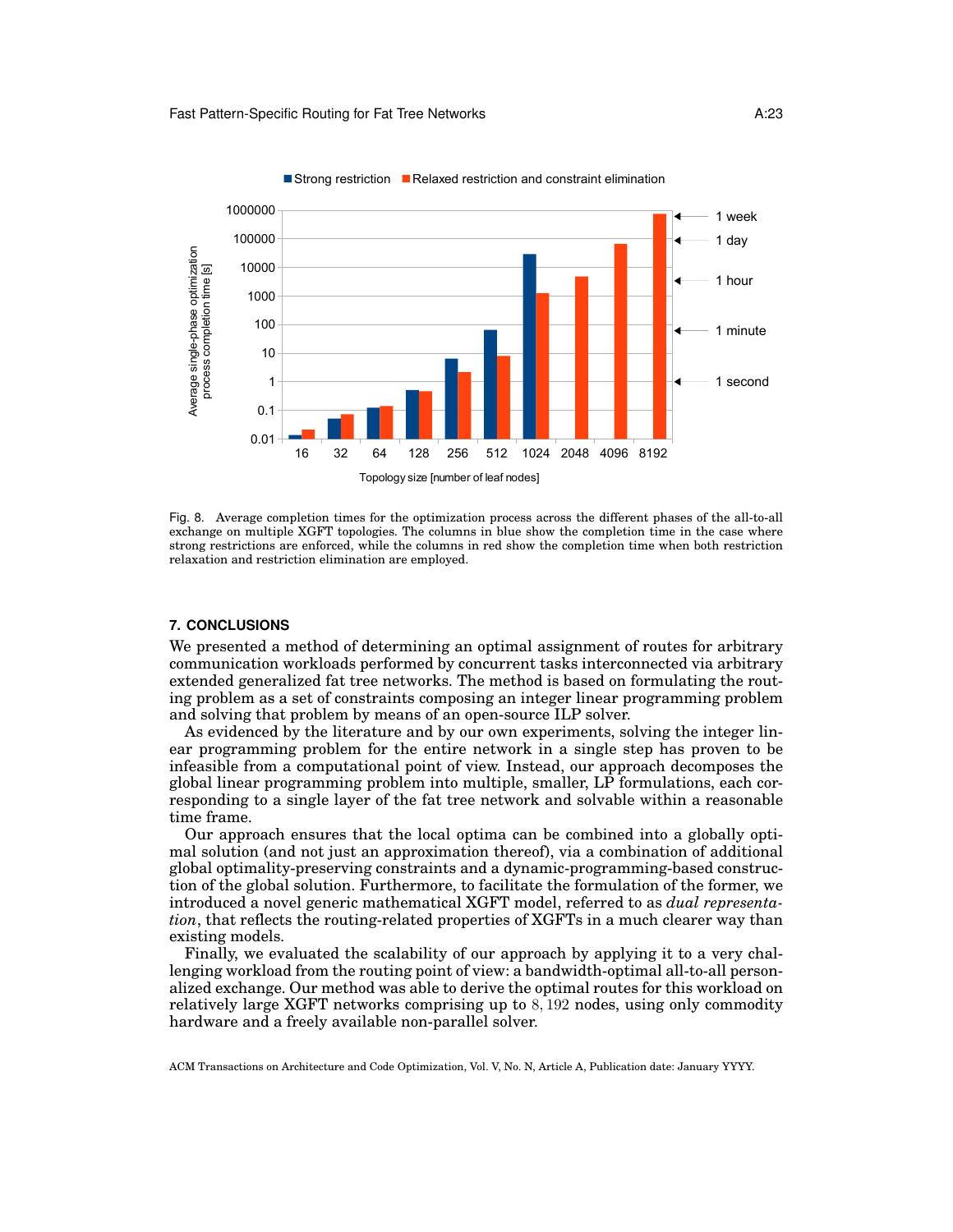#### **REFERENCES**

2013. Top 500 List. http://www.top500.org/list/2013/06/. (June 2013). Accessed: 2013-09-10.

- Mohammad Al-Fares, Alexander Loukissas, and Amin Vahdat. 2008. A scalable, commodity data center network architecture. In *ACM SIGCOMM Computer Communication Review*, Vol. 38. ACM, 63–74.
- S.R. Alam and J.S. Vetter. 2006. An Analysis of System Balance Requirements for Scientific Applications. In *Parallel Processing, 2006. ICPP 2006. International Conference on*. 229–236. DOI:http://dx.doi.org/10.1109/ICPP.2006.21
- David Applegate and Edith Cohen. 2003. Making intra-domain routing robust to changing and uncertain traffic demands: understanding fundamental tradeoffs. In *Proceedings of the 2003 conference on Applications, technologies, architectures, and protocols for computer communications (SIGCOMM '03)*. ACM, New York, NY, USA, 313–324. DOI:http://dx.doi.org/10.1145/863955.863991
- Yossi Azar, Edith Cohen, Amos Fiat, Haim Kaplan, and Harald Räcke. 2003. Optimal oblivious routing in polynomial time. In *Proceedings of the thirty-fifth annual ACM symposium on Theory of computing (STOC '03)*. ACM, New York, NY, USA, 383–388. DOI:http://dx.doi.org/10.1145/780542.780599
- David Bailey, Tim Harris, William Saphir, Rob van der Wijngaart, Alex Woo, and Maurice Yarrow. 1995. The NAS Parallel Benchmarks 2.0. *The International Journal of Supercomputer Applications* (1995).
- Bartosz Bogdanski, Frank Olaf Sem-Jacobsen, S-A Reinemo, Tor Skeie, Line Holen, and Lars Paul Huse. 2010. Achieving predictable high performance in imbalanced fat trees. In *Parallel and Distributed Systems (ICPADS), 2010 IEEE 16th International Conference on*. IEEE, 381–388.
- Zhu Ding, Raymond R. Hoare, Alex K. Jones, and Rami Melhem. 2006. Level-wise Scheduling Algorithm for Fat Tree Interconnection Networks. In *Proc. 2006 ACM/IEEE Conference on Supercomputing*. ACM, New York, NY, USA, 96. DOI:http://dx.doi.org/10.1145/1188455.1188556
- E. S. Elmallah and J. C. Culberson. 1994. Multicommodity Flows in Simple Multistage Networks. *Networks* 25 (1994), pp.
- S. Even, A. Itai, and A. Shamir. 1976. On the Complexity of Timetable and Multicommodity Flow Problems. *SIAM J. Comput.* 5, 4 (1976), 691–703.
- J. Flich, T. Skeie, R. Juarez-Ramirez, O. Lysne, P. Lopez, A. Robles, J. Duato, M. Koibuchi, T. Rokicki, and J.C. Sancho. 2012. A Survey and Evaluation of Topology-Agnostic Deterministic Routing Algorithms. *Parallel and Distributed Systems, IEEE Transactions on* 23, 3 (2012), 405–425. DOI:http://dx.doi.org/10.1109/TPDS.2011.190
- T. Hoefler, T. Schneider, and A. Lumsdaine. 2009. The impact of network noise at large-scale communication performance. In *Parallel and Distributed Processing, 2009. IPDPS 2009. IEEE International Symposium on*. 1–8. DOI:http://dx.doi.org/10.1109/IPDPS.2009.5161095
- A. Jajszczyk. 2003. Nonblocking, repackable, and rearrangeable Clos networks: fifty years of the theory evolution. *Communications Magazine, IEEE* 41, 10 (Oct. 2003), 28–33. DOI:http://dx.doi.org/10.1109/MCOM.2003.1235591
- Heikki Kariniemi. 2006. *On-Line Reconfigurable Extended Generalized Fat Tree Network-on-Chip for Multiprocessor System-on-Chip Circuits*. Ph.D. Dissertation. Tampere University of Technology.
- Michel A. Kinsy, Myong Hyon Cho, Tina Wen, Edward Suh, Marten van Dijk, and Srinivas Devadas. 2009. Application-aware deadlock-free oblivious routing. *SIGARCH Comput. Archit. News* 37, 3 (June 2009), 208–219. DOI:http://dx.doi.org/10.1145/1555815.1555782
- Tom Leighton, Fillia Makedon, Serge Plotkin, Clifford Stein, Eva Tardos, and Spyros Tragoudas. 1991. Fast Approximation Algorithms for Multicommodity Flow Problems. In *Journal of Computer And System Sciences*. 487–496.
- Charles Leiserson, Zahi S. Abuhamdeh, David C. Douglas, Carl R. Feynman, Mahesh N. Ganmukhi, Jeffrey V. Hill, W. Daniel Hillis, Bradley C. Kuszmaul, Margaret A. St. Pierre, David S. Wells, Monica C. Wong-chan, Shaw wen Yang, and Robert Zak. 1992. The Network Architecture of the Connection Machine CM-5. In *Proc. of the Fourth Annual ACM Symposium on Parallel Algorithms and Architectures*. San Diego, CA, USA, 272–285.
- Xuan-Yi Lin, Yeh-Ching Chung, and Tai-Yi Huang. 2004. A Multiple LID Routing Scheme for Fat-Tree-Based InfiniBand Networks. *Proc. of the* 18th *International Parallel and Distributed Processing Symposium* (2004), 11–. DOI:http://dx.doi.org/10.1109/IPDPS.2004.1302913
- Andrew Makhorin. 2013. GNU Linear Programming Kit. (2013). http://www.gnu.org/software/glpk/ [Online; accessed 06-June-2013].
- Sabine R. Ohring, Maximilian Ibel, Sajal K. Das, and Mohan J. Kumar. 1995. On generalized fat trees. In ¨ Proceedings of the 9<sup>th</sup> International Parallel Processing Symposium. IEEE Computer Society, Washington, DC, USA, 37.